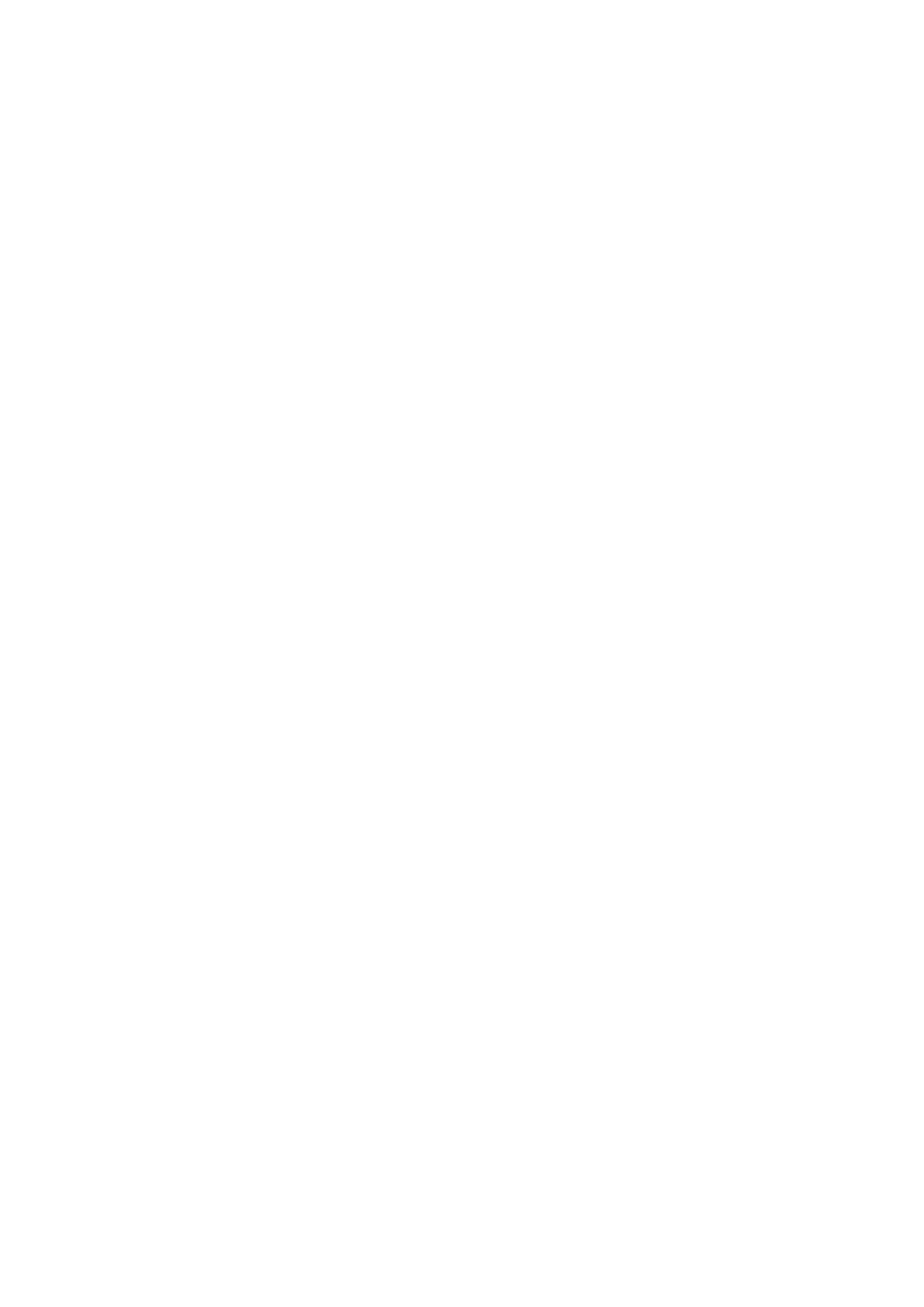# **SCIENTIFIC COMMITTEE**

- 1. **Tim Knowles**, Manchester Metropolitan University, United Kingdom
- 2. **Victor P. Piotrowski**, National Science Foundation, United States
- 3. **Jozef Bushati**, University of Shkodra "Luigj Gurakuqi" Shkoder, Albania
- 4. **Matti Turtiainen**, University of Eastern Finland, Finland
- 5. **Peter Fredman**, Mid Sweden University, Sweden
- 6. **Adam Pawlicz**, Szczecin University, Poland
- 7. **Abdel-Badeeh M. Salem**, Ain Shams University, Egypt
- 8. **George K. Zarifis**, Aristotle University of Thessaloniki, Greece
- 9. **Andra Siibak**, University of Tartu, Estonia
- 10. **Anna Carbone**, Institute of Cognitive Sciences and Technologies of the National Research Council (ISTC-CNR), Politecnico di Torino, Italy
- 11. **Didier Luzzaraga**, European Commission (DGCONNECT), France
- 12. **Peter Chatterton**, Higher Education Academy, United Kingdom
- 13. **Neville Bolt**, King`s College, United Kingdom

# **ORGANISING COMMITTEE**

- 1. **Aigars Andersons**, Vidzeme University of Applied Sciences, Latvia
- 2. **Ojārs Bāliņš**, Vidzeme University of Applied Sciences, Latvia
- 3. **Jānis Buholcs**, Vidzeme University of Applied Sciences, Latvia
- 4. **Ilgvars Ābols**, Vidzeme University of Applied Sciences, Latvia
- 5. **Maira Leščevica**, Vidzeme University of Applied Sciences, Latvia
- 6. **Atis Kapenieks**, Vidzeme University of Applied Sciences, Latvia
- 7. **Agita Līviņa**, Vidzeme University of Applied Sciences, Latvia
- 8. **Mikus Dubickis**, Vidzeme University of Applied Sciences, Latvia
- 9. **Ojārs Balcers**, Vidzeme University of Applied Sciences, Latvia
- 10. **Vineta Silkāne**, Vidzeme University od Applied Sciences, Latvia
- 11. **Elīna Miezīte**, Vidzeme University of Applied Sciences, Latvia
- 12. **Ieva Gintere**, Vidzeme University of Applied Sciences, Latvia
- 13. **Oskars Java**, Vidzeme University of Applied Sciences, Latvia
- 14. **Katrīne Kūkoja**, Vidzeme University of Applied Sciences, Latvia
- 15. **Edīte Mežciema**, Vidzeme University of Applied Sciences, Latvia

Complied by Oskars Java and Vera Grāvīte Edited by Toby Roger Norton and Ģirts Budkēvičs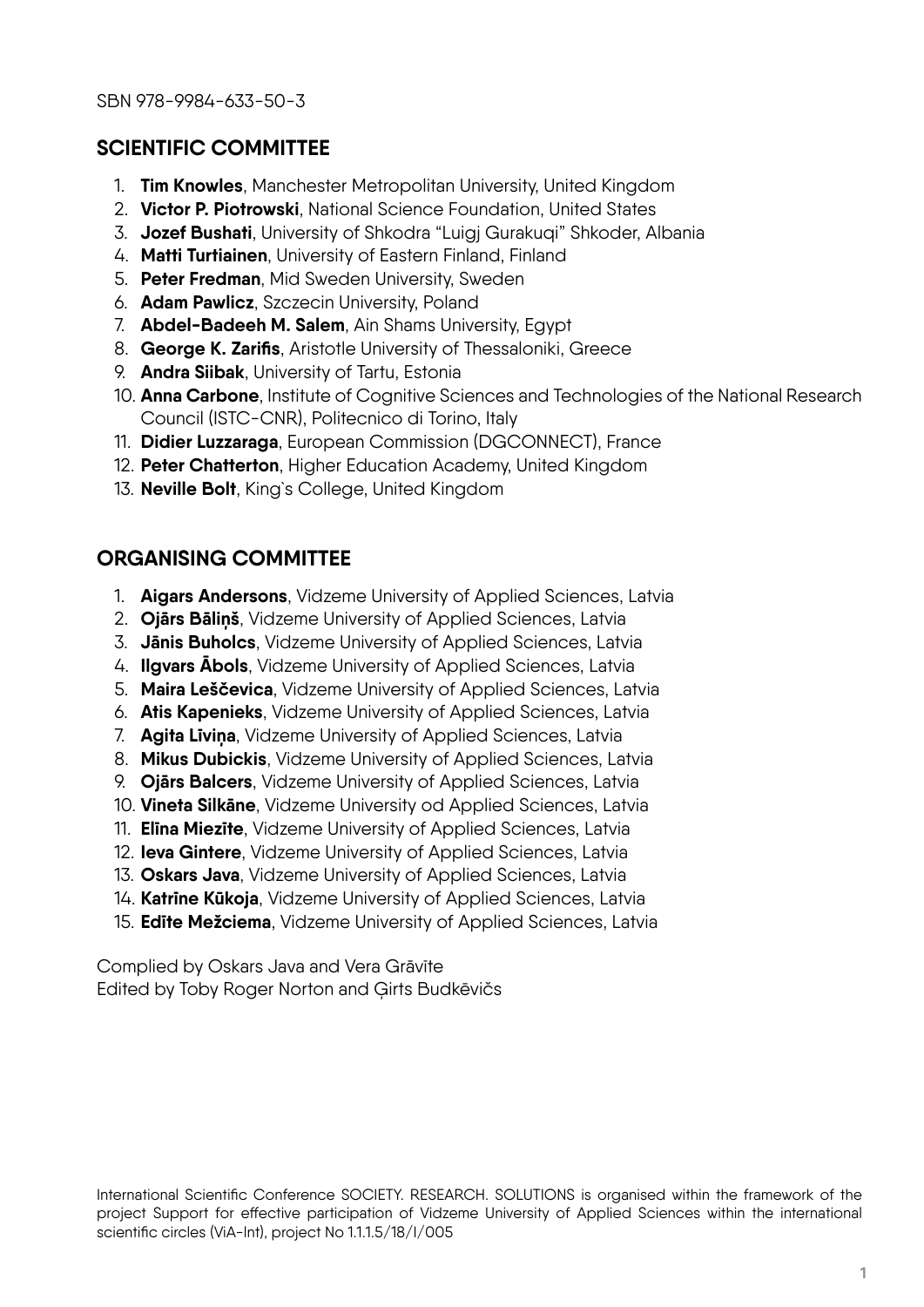### **Financial implications of storm damage to coniferous forests in Latvia**

*Edgars Dubovskis* [1], *Eduards Rācenis, Oskars Krišāns* [2], *Jānis Donis* [2], *Guntars Šņepsts* [2], *Āris Jansons* [2] [1] Latvia University of Life Sciences and Technology

[2] LSFRI Silava

#### **INTRODUCTION**

Storms are the primary factor reducing carbon sequestration in Europe's forests, thus negatively affecting the ability of countries to fulfil their targets related to greenhouse gas balance (emission *vs*. sequestration). The impact of storms is rising due to an increase in forest cover, a preference for less wind-firm species (namely the Norway spruce) as well as the aging of forests in Europe (leading to greater vulnerability). Furthermore, climate change will affect the amount of damage. The frequency of windstorms and/or high speed wind gusts is expected to increase. The largest storms in our region occur mostly in autumn/ winter – in the future this is likely to increase due to conditions in which it is more likely that tree anchorage is weak, due to the soil not being frozen and being saturated with water. From a sustainable forestry perspective, it is important to note that recreational use of those forests affected by storms as well as secondary damage (e.g. by bark beetle) will also be substantially reduced. Forest owners suffer direct financial losses as a result of storms. The aim of this study is to estimate the losses caused by storms and evaluate measures that could be used to reduce storm damage.

### **MATERIALS AND METHODS**

Forest owners suffer direct damage as a result of a loss of timber value from stem cracks (which is estimated to account for 20% of the volume of first (bottom) logs reduced to fire-wood quality), increased logging costs as well as additional regeneration, tending and precommercial thinning. The cost of these processes and the timber prices used in calculations are obtained from the Central Statistical Bureau of Latvia; information on the amount of timber damage during storms in the last decade is provided by the State Forest Service. To obtain information on the possibility of reducing storm damage, growth models (LSFRI Silava) are used in addition to assessments of vulnerability to storm damage (ForestGALES). The financial impact of damage-reduction measures is given as equivalent annual annuity (EAA) - interest rate 4%.

#### **RESULTS**

During the last decade, windstorms in Latvia alone have caused direct economic losses to forest owners of around €164 million, an average of €9 per m<sup>3</sup> of wood from salvage logging. Vulnerability to damage increases as tree height increases (as critical wind speed decreases). Lower planting density slightly increases the critical wind speed (by 3-9%) (for Scots pine: 1500 trees ha-1*vs* current 3000 tree ha<sup>-1</sup>) and notably reduces the financial impact of storm damage: EAA for pine stands planted on the best soils is €15 ha<sup>-1</sup> with sparser planting, and -€11 ha<sup>-1</sup> with denser planting. If final harvest is planned by the stand age (101 years in majority of cases in Latvia), the financial impact of wind damage is higher in the best growing pine stands (site index Ia): in sparse stands the affect of wind damage reduces EAA by 38%, while stands with a lower site index are reduced by 25%. The reason for this is that faster-growing trees reach certain height, at which they are vulnerable to smaller (in terms of m s<sup>-1</sup>) critical wind speed, at earlier age. For example, the above-mentioned sparse Ia stand has a critical wind speed of ≤20ms<sup>-1</sup> for 38% of its total rotation period. compared to 26% for the I stand. Thus, harvesting by constant age reduces the financial gain from the best-quality sites and silvucultural treatments aimed at increasing tree growth (e.g. planting best-growing genotypes). Therefore, harvesting by target diameter is recommended.

#### **CONCLUSION**

Major damage to forests mean owners are less willing to invest – thus reducing future potential wood flow for the industry. Therefore, changes in legislation concerning criteria for initial stand density and target diameter are recommended to minimize the negative economic impact of climate change (adapt).

#### **KEYWORDS**

Wind damage, financial loss, rotation period.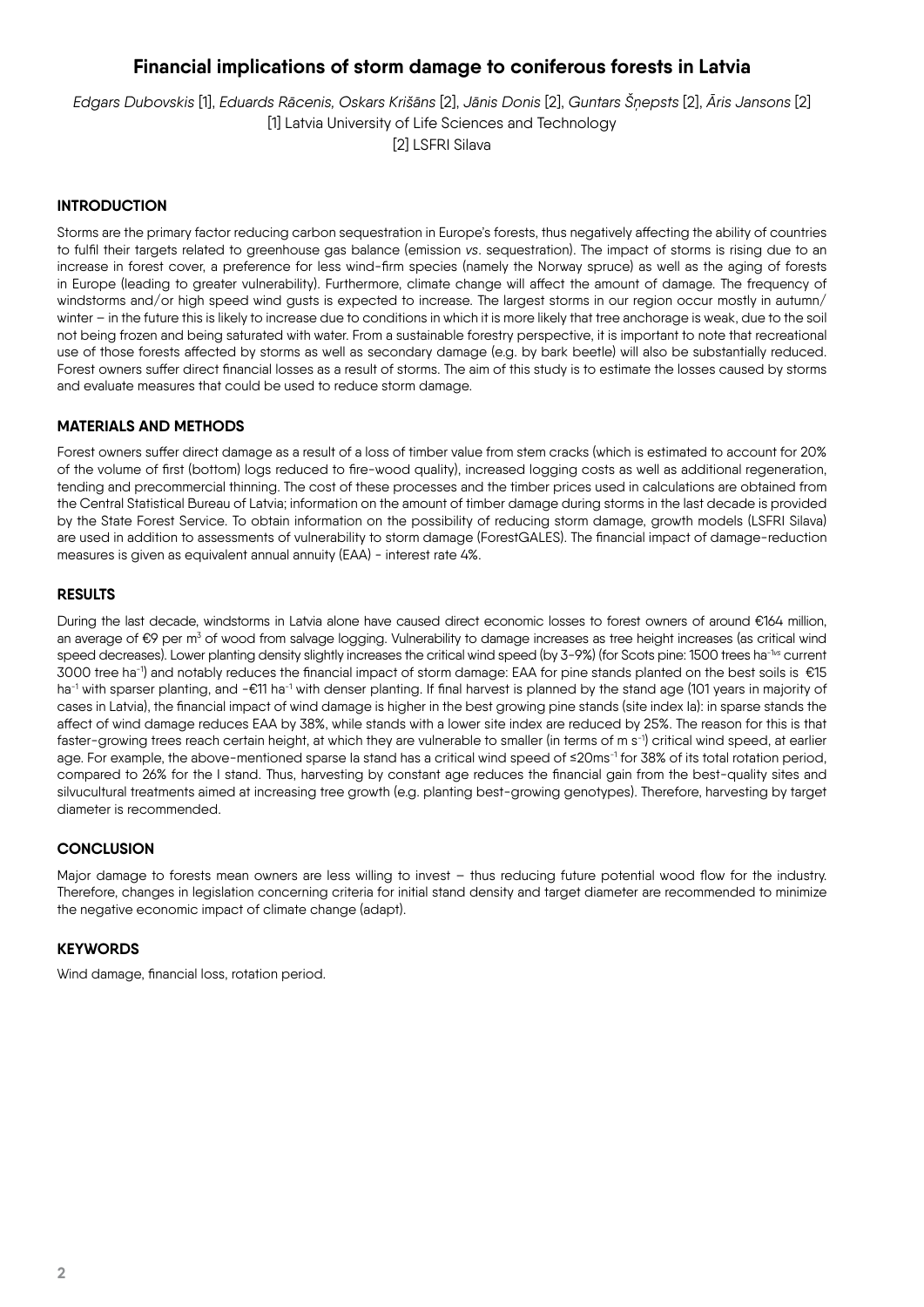# **Learning Agility as a Predictor of High Performance and Potential: A Case study from Healthcare Industry**

*Edīte Kalniņa*, Riga Technical University

#### **INTRODUCTION**

Term "learning agility" was first introduced by Lombardo and Eichinger (2000). It is defined as the willingness and ability to learn from experiences, and subsequently apply that learning in new situations to perform successfully under new or first-time situations. Learning agility is heavily used for talent assessment and development and succession planning in multinationals worldwide, but for Latvian local companies it is not yet a daily human resources practice. Very little scholarly research has been conducted on this construct worldwide and in Latvia. In the turbulent business environment, the company leaders need to be more agile than ever. Leaders should adapt to new business strategies, working across cultures and dealing with virtual teams.

Various studies suggest that learning agility is a better predictor of high performance. Connolly & Viswesvaran (2002) suggests learning agility is a better predictor of high performance as compared to IQ and personality traits. It has also been found that learning agile leaders are more successful in dynamic, turbulent workplaces (Dai, De Meuse, & Tang, 2013). There are five major factors of learning agility - mental agility, people agility, change agility, results agility and self-awareness (Swisher et al., 2013). As described by Mitchinson & Morris (2012) at Columbia University research there are four behaviors that enable learning agility (innovating, performing, reflecting and risking) and one that derails it (defending). In the same study no significant differences were found in learning agility scores across gender, age or organizational level.

The scientific support of a linkage between learning agility and leadership seems to be scanty. Results of a meta-analysis by De Meuss (2019) show learning agility has a robust relationship with both leader performance ( = 0.74) and potential ( = 0.75). In this study it was hypothesized that learning agility will be positively related to annual performance ratings.

#### **MATERIAL AND METHODS**

The author was reviewing talent management process for three consecutive years – 2011, 2012, 2013 - and high potential employee identification for a local branch of a global innovative pharmaceutical company in Latvia. The company has a solid talent management process in place and devotes time and resources to the development of identified talents. Up to three times a year, Talking Review sessions are conducted to identify and develop their high potential employees around the world.

Talking Review is a facilitated session where people managers openly discuss and calibrate talented employees in terms of performance, potential, readiness, willingness, and mobility. During a typical session, line managers carefully assesses candidates using a 9-cell performance-potential matrix (see figure below). Each candidate is placed in a cell based on ratings of their performance during the past years and a discussion revolving their perceived level of learning agility.

The researcher collected learning agility scores and annual performance ratings on 33 managers located in Latvia. A mean performance rating was computed based on the three years – all 33 employees were at managerial level.

#### **RESULTS**

A positive relationship between learning agility and ratings of performance was observed. It was observed that the percentage of candidates classified as highly learning agile increased over time, ranging from 16% (2011) to 22% (2012) to 18% (2013). It suggests that as the company implemented the Talking Review process, decision makers learned from their experiences, calibrated their evaluations, and improved their accuracy in identifying their high potentials candidates.

#### **DISCUSSION**

The case study certainly holds several practical implications for the researchers as well as the practitioners. There are need for empirical studies to be conducted in this area. Caution should be exercised before drawing firm conclusions about these findings since the study included no controls for a manager's commitment to change, the extent of the line manager's support for such change, or the culture and structure of the organization and its possible influence on learning agility. Regression to the mean also might have played a role in the results.

#### **CONCLUSIONS**

The present paper and case study is an attempt to explore the relationship between learning agility and high performance. A positive relationship between learning agility and ratings of performance was observed. This understanding of the relationships among all these factors will further add to the existing knowledge on these constructs and help the organizations to execute leadership assessment in a better way.

Scholars should provide new ideas for understanding and conceptualizing learning agility. Human resources professionals and executives in organizations should provide access to high-potential employee data and performance, so a more rigorous process can be applied to understanding the linkage between learning agility and leader success (or derailment).

#### **KEYWORDS**

Learning agility, talent management, leadership development, succession planning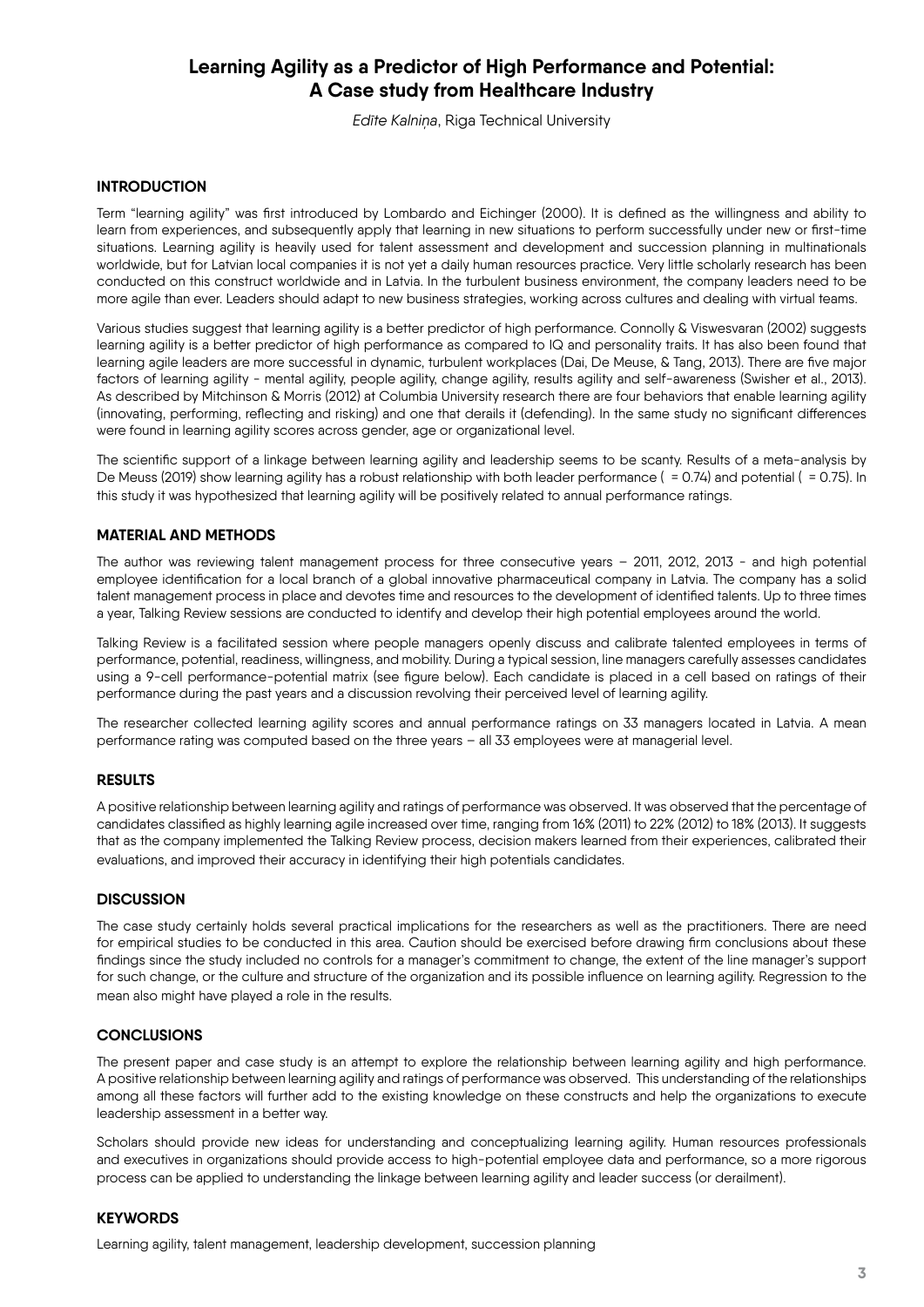# **The Strengths and weaknesses of financing social protection in Latvia**

*Feliciana Rajevska*

Vidzeme University of Applied Sciences, Institute of Social, Economic and Humanities Research

### **INTRODUCTION**

Public social protection spending in Latvia amounted to 15.2% of GDP in 2016. Financing social protection in terms of PPS per inhabitant was only 35% of the average amount in the EU-28 in 2016. The explanation for such a permanently low level of social protection funding is not only a modest level of economic development, but traditionally a low priority of social spending in Latvian politics. The analysis of changes in the financing level of social protection, the changes in the main sources of social protection, the impact of past reforms is in focus. The wide variety in financing structures of social protection systems across Europe and the different levels of financing provides an opportunity to better understand the specifics in Latvia and its mixture of sources of financing social protection system.

### **METHODS**

The author uses data from ESSPROS, the State Social Insurance Agency, the Ministry of Welfare for 2005-2017 for Latvia and the EU28 and is doing analysis of secondary statistical data, public policy documents, analysis of legislative acts and Cabinet Regulations from 2005-2018.

# **RESULTS AND DISCUSSIONS**

The social insurance schemes are based on the pay-as-you-go principle and the distribution is achieved between the present contributors and the present recipients, at the same time the benefit amount is closely linked to the contributions paid by a certain individual. Such a system creates proper work incentives, albeit requires significant resources for its administration. The State Social Insurance Agency showed an excellent performance in dealing with this task. Latvia's experience with the micro-enterprise tax regime demonstrated the pitfalls of an over-simplified approach to taxation, when the measure, aimed at combating unemployment, became a tax evasion trick at the cost of the workers' social security.

The strong side of the existing model of financing social protection is its ability to maintain a positive balance even in the background of a very turbulent environment. The sustainability of the social insurance budget has always been and remains a top priority for policy-makers. Social contributions play the leading role in the existing mix of financing social protection. The share of old-age function benefits is higher than the EU28 average. The expenditures on some functions grew faster: spending on disability benefits increased by 99%, on unemployment by 75%, on old-age and family benefits by 64%. The last decade demonstrated a trend to an increasing role of the general government contributions. The social contribution rates are already quite high (35.09% in 2018) and can hardly be increased, otherwise labour costs might become uncompetitive. Therefore, a further increase of general government contributions seems unavoidable.

# **CONCLUSIONS**

Trends in reforms and policy changes were diverse and even contradictory: cost saving, support of specific target groups, reallocating funds in financial flows, an increase of the pension age. A number of policy adjustments were based on the lessons learned during the crisis. Means-tested benefits are thinly represented in the Latvian social security system, and the thresholds used for their calculation are inadequately low. The Latvian healthcare system is chronically underfinanced. It also has a high ratio of out-of-pocket co-financing by patients. Austerity measures had a strong influence on social protection expenditures from 2009–2014. Among the weaknesses of the social insurance schemes, one should mention the inadequately low minimum levels of benefits, especially as concerns old-age pensions. Low wage earners might have a disincentive to diligently pay the contributions, seeing that even the average old-age pension is lower than the at-risk-of-poverty threshold.

# **KEYWORDS**

Financing the social protection system, tax-based, insurance-based**.**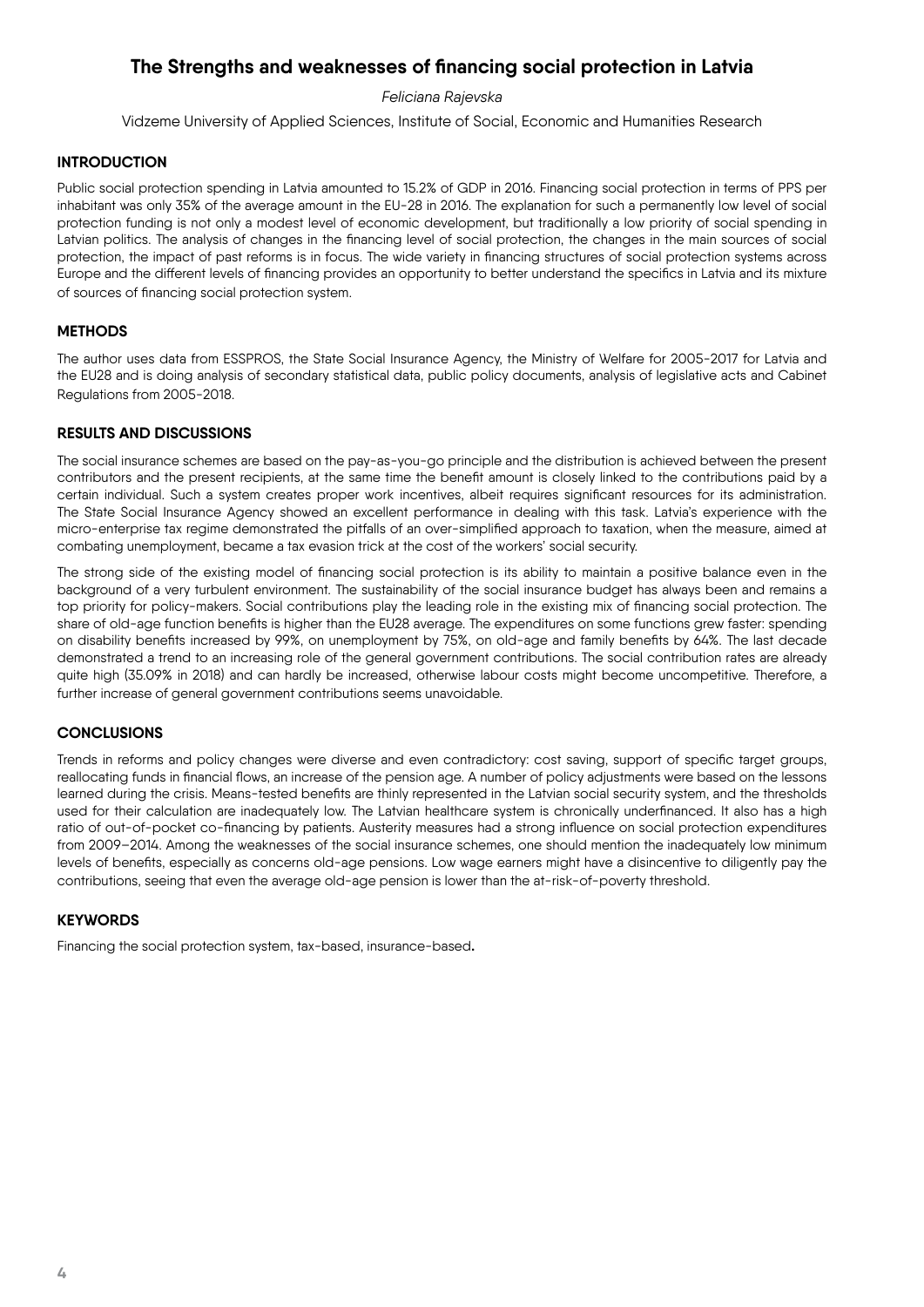# **Input determination for models used in predicting student performance**

*Karlis Krumins, Sarma Cakula* Vidzeme University of Applied Sciences

### **INTRODUCTION**

Student performance prediction has become a viable means to improving academic performance and course content in online learning. Predictive models such as neural networks, decision trees and linear regression are used to transform inputs (e.g. past performance, social background, learning system usage patterns, test results) into outputs (course completion, expected grade, difficulties encountered, personalized suggestions). Often, the existing quantitative data drive model design, especially when applying such models to the conventional classroom and the person delivering the course, is a passive participant in designing models and delivering data.

In seeking to capture and code as much student behavior and environment as possible to apply learning analytics to a mostly conventional classroom, the most successful inputs (predictors) among existing models can be identified, categorized and their common characteristics determined. Together with a study of formative and summative assessment methods (e.g. types of feedback and how it can be captured) and factors affecting student performance in the classroom (e.g. environmental factors), this allows to identify the existing data in classrooms that are not captured by current learning management systems, thus allowing the expanded use of learning analytics and student performance prediction in traditional classrooms, with a focus on personalized suggestions.

The goal of the paper is to identify patterns among inputs used in existing models of student learning (based on online learning and learning management system data mining) that can then also be applied to the traditional classroom.

Research question: how can characteristics common to effective predictors of student performance be used to identify predictors among data produced in the traditional classroom?

#### **MATERIAL AND METHODS**

A literature review is performed where inputs captured and features discovered in existing learning analytics systems are characterised, along with methods used to identify those and the modelling approaches employed.

An attempt is made to identify measures in online learning that may have analogues in the traditional classroom (e.g., seating patterns and communication in chatrooms) or for which proxies may be found (e.g. screen size and lighting quality, where the proxy is the classroom number).

The corresponding outputs are recorded where possible, with a focus on those that allow providing feedback for individual students or for course/curriculum deliverers/designers (i.e. allow to improve the success of future students in this course).

#### **RESULTS**

Successful predictors and characteristics common to those are identified, so that they can be used in features engineering for student performance prediction models.

Predictors used in online learning are categorised, so that analogous inputs can be developed for use in traditional classrooms.

Types of feedback provided by existing models of learning are identified, where possible, along with the corresponding input (weights of inputs).

Studies are identified where learning personnel, not the researcher, were able to drive the model development process.

#### **DISCUSSION**

Recently, there has been increasing focus on increasing the visibility into models of learning and of involving learning personnel in designing, modifying and running those models. Providing inputs and recognizing the features they represent determines the success of such models. Therefore, recognizing existing successes and applying them to formative assessment methods may be a means of recognizing additional inputs to and features used in models, while involving educators. Applying learning models to the traditional classroom as an integrated part of the learning management (school record keeping/grading) systems may allow to expand their use, while simultaneously increasing the predictive power and effectiveness of (personalized) suggestions, both by using existing data, and by providing tools for educators to transform the existing feedback they provide into data than can be used as inputs for models.

#### **CONCLUSION**

Predictors used in learning models in online learning can be applied to the traditional classroom. Analogues may be found for predictors that are not available in the conventional classroom. Common characteristics and categorisation of predictors may be used to identify predictors among existing data, including data provided by students (e.g. formative feedback) that is not captured by the existing learning management systems used.

#### **KEYWORDS**

Online learning, input selection, prediction model.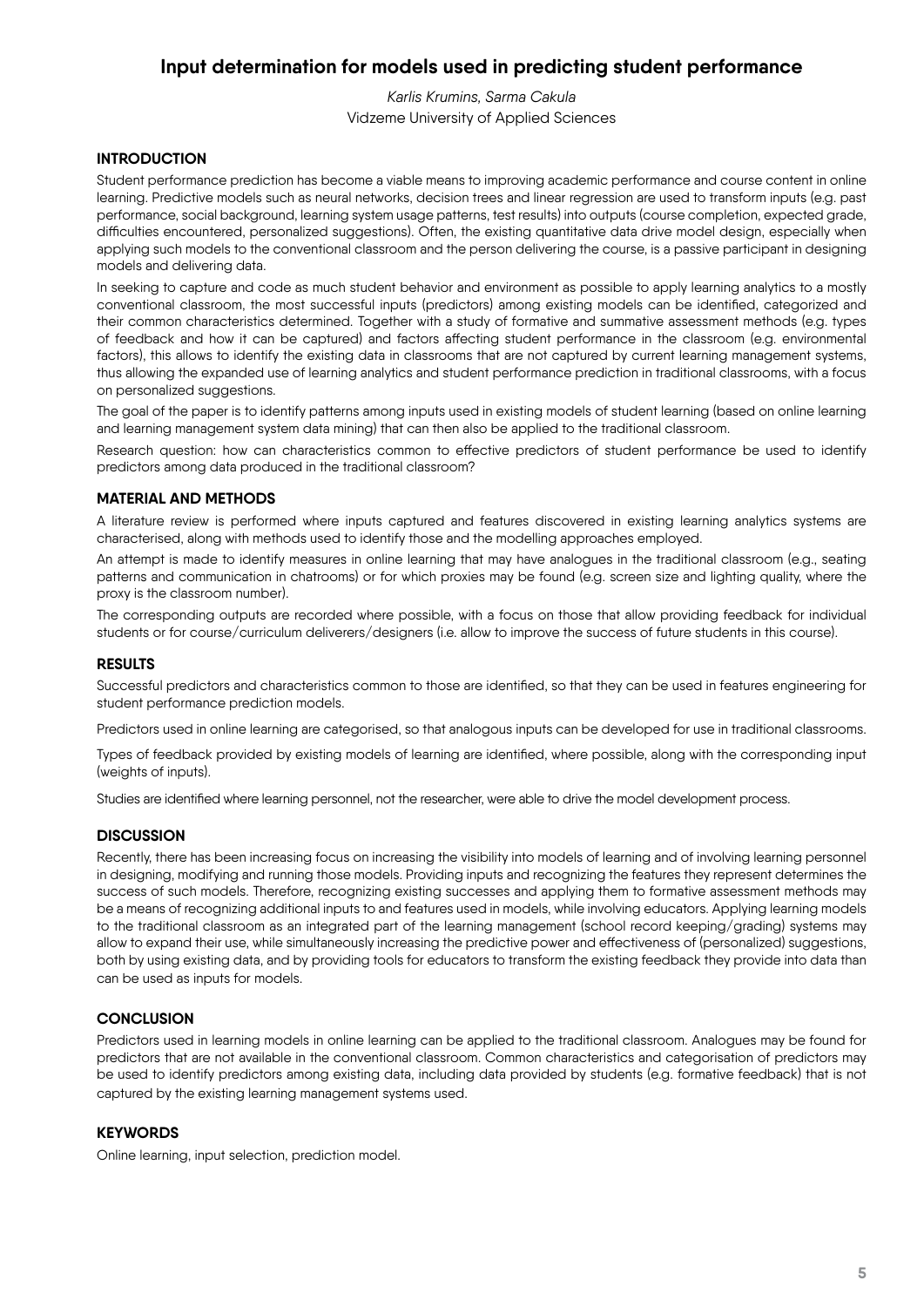# **An Integrated Approach for Socio-Technical Systems Analysis by the Application of a Web Map Solution**

*Mairita Zake* [1], *Michal Kepka* [2], *Ginta Majore* [1] [1] Vidzeme University of Applied Sciences [2] University of West Bohemia

### **INTRODUCTION**

Socio-technical systems modelling and analysis are playing an important role for sustainability and scenario evaluation in different situations and domains – environmental modelling and simulation, agricultural management, tourism simulation, educational purposes and many others. There are many challenges when scientists are faced with a practical systems simulation modelling situation. These challenges are on choosing an appropriate simulation modelling tool according to the particular situation and on-site integration of a large amount of data in the simulation environment. An option for that particular challenge is to develop a solution by the application of multiple modelling approaches and by integrating them with the Web map application to provide the online data needed for simulation processes and the analysis of different scenarios or outcomes.

The aim of this paper is to present the results of interdisciplinary research done in collaboration with scientists in environmental modelling and the socio-technical systems engineering fields.

#### **MATERIAL AND METHODS**

Enterprise modelling as a model development tool is used to provide a holistic understanding of the mentioned domain. In the case of policy makers, the application of 4EM methodology and incorporation of a simulation modelling environment offers a comprehensive tool to influence relevant policies and regulations on the basis of the best available information and the outcome of different scenarios.

Modern web map applications provide an interactive form of data presentation, especially in the case of spatially related data. On the one hand, the user can easily define inputs to analyses and on the other hand, results of the analyses and simulations are presented in a way that the user can extract information on different levels.

#### **RESULTS**

As an outcome of this research is an integrated approach for socio-technical systems analysis which is applied in a Web Map Application to provide online visualization of the data provided in the form of maps, charts and tables.

This application also provides a participatory tool that involves scientists and members of the general public, working together to develop conceptual and dynamic models to address environmental issues. The parameters and conditions of these areas are continuously changing.

The enterprise modelling approach in combination with simulation tools and utilization of a modern web map application provides an active research tool in situations when many stakeholders are involved in building a comprehensive model and to get the most benefit from its outcome.

It also provides a holistic view of environmental processes and their influence on residential activities in the protected landscape areas.

A practical result of this paper, the solution designed and developed during the research was tested in a real life situation in Kala lake with inputs provided by the management board of the lake and an environmental agency. Visualization of the results in the form of an interactive web map application provided an explanatory and straightforward presentation of the results for an expert group, as well as for the general public.

The developed web map application combines the visualization of the results in the form of charts and tables with the visualization of spatially related phenomena as data layers in a map window, with other map layers from different data providers. On the other hand, the web map application provides functionality for users to insert the parameters of analytical methods and simulation tools to improve the results from previous iterations and/or additional conditions to the computations.

### **DISCUSSION**

The advantages of the presented approach is to combine mathematical operations and simulations in the background while the results of these background operations are presented using graphical and cartographic methods in an explanatory form for a variety of users. The expansion of the utilization of web maps in recent years provides an interactive way to present information and to extract knowledge that are important as a support for further decision- and policy-making processes.

#### **CONCLUSION**

Future work is related with the application of a multi-approach in the socio-technical systems analysis, simulation, verification and validation processes. The interoperability of different modelling software would expand the functionality of the proposed software.

#### **ACKNOWLEDGMENT**

Michal Kepka was supported by the project LO1506 of the Czech Ministry of Education, Youth and Sports under the program NPU I.

#### **KEYWORDS**

Socio-technical systems, web map application, simulation modeling, modeling approach, multi-approach modeling, enterprise modeling.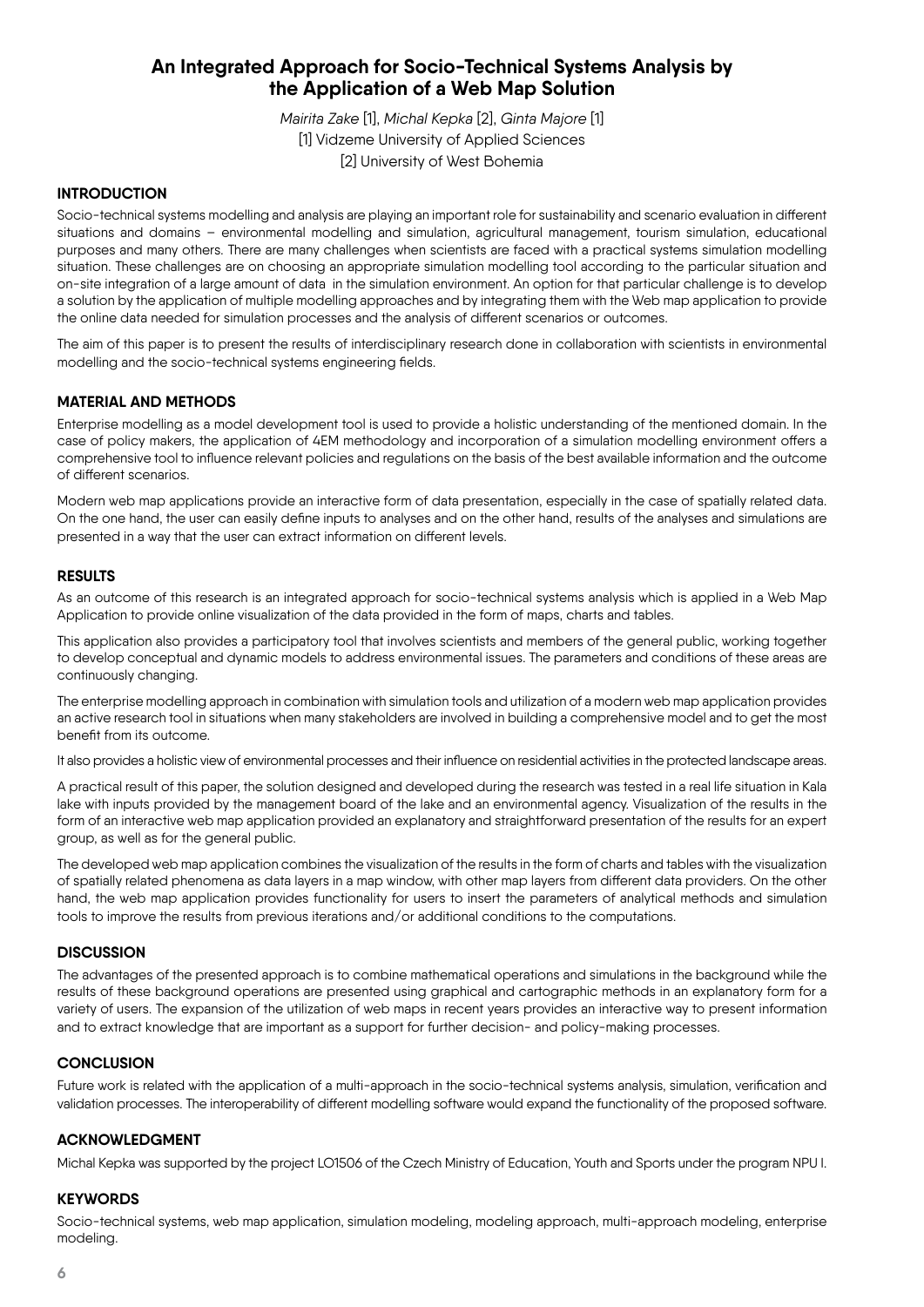# **Dynamic System Sustainability Simulation Modelling**

*Normunds Mihailovs, Sarma Cakula*

Vidzeme University of Applied Sciences

#### **INTRODUCTION**

Assessing the sustainability of dynamic, open and complex systems with many stakeholders, interrelated components and interactions and forecasting with traditional study methods is complicated and has its limitations. Therefore, often researchers, when forecasting the sustainability of a dynamic system, rely on subjective judgment without references to assessment standards.

The aim of the paper is to create an imitation model for the sustainability of a dynamic system in order to assess and forecast the sustainability of the system under alternative development scenarios. It includes 3 main aspects - how sustainable is the dynamic system, what is the level of sustainability of a dynamic system under alternative development scenarios and what additions are needed to improve the functioning of the imitation model.

The research question of the paper is: what imitation model can effectively analyse and forecast a dynamic system in the case of the tourism object Cesis Palace.

Sustainable development researchers offer to build on traditional principles and interlinked dimensions of sustainable development: environment, economic and social, and adapt them to the dynamic system, which is characterized by the interactions between components (Tanguay et.al., 2011; Mai, Smith, 2018). One type of study that helps explain such systems is simulation modelling, which is often used when researching the interaction of dynamic systems (Johnson, 2011).

#### **MATERIALS AND METHODS**

The Cesis Palace complex as a tourism site was used in the paper for an example of a dynamic system, since tourism is both a dynamic system with many interlinked components and equally important are the three dimensions of sustainability for its longterm development.

During the study, multiple data acquisition methods were used: a structured interview, analysis of statistics, case study analysis and an expert interview on the created imitation model.

To achieve the goal of the research, a model of a tourism sustainability imitation model was created using the STELLA dynamic system modelling environment. The model and the selection of indicators were based on the three key sustainability dimensions: economy, environment and society/culture.

#### **RESULTS**

The result of the work is a computer model that helps to assess the sustainability of a real-life system and its dimensions by entering data generated during the study. It concludes that the tourism object under consideration is potentially sustainable. Simulating alternative development scenarios, it can be concluded that the elements of one group of indicators can affect both the sustainability level of their own dimension, as well as the indicators of other dimensions and their sustainability level, as well the sustainability of the system overall. Significant changes in the system take place in a situation where a number of indicator groups are affected by the changes.

#### **DISCUSION AND CONCLUSIONS**

In order to use this model further, it would be necessary to develop an improved methodology for evaluating model indicators.

To ensure a more efficient model performance and data quality, data security and integrity should be taken into account. Creation of an imitation model requires the acquisition, processing and issuing of large amounts of data that are exposed to data security and integrity risks, which may have a negative impact, not only on the functioning of the model, but also on the system itself.

To significantly improve the definition, selection, value assignment, and to more accurately identify the importance of interfacing elements and to express future forecasts, the author proposes to evaluate the use of machine-learning in imitation modelling. Machine-learning algorithms are increasingly used by researchers in mechanical engineering applications.

#### **KEYWORDS**

Dynamic system, simulation modelling, sustainability

#### **REFERENCES**

Johnson, P.A. (2011) Visioning local futures: agent-based modelling as a tourism planning support system. *McGill University, Montreal.*

Mai, T., Smith, C. (2018). Scenario-based planning for tourism development using system dynamic modelling: A case study of Cat Ba Island, Vietnam. *Tourism Management, 68*, 336–354.

Tanguay, G., Rajaonson, J., Therrien, M. (2011) Sustainable Tourism Indicators: Selection Criteria for Policy Implementation and Scientific Recognition. *Scientific series, Montreal.* ISSN 1198-8177, pp 1-20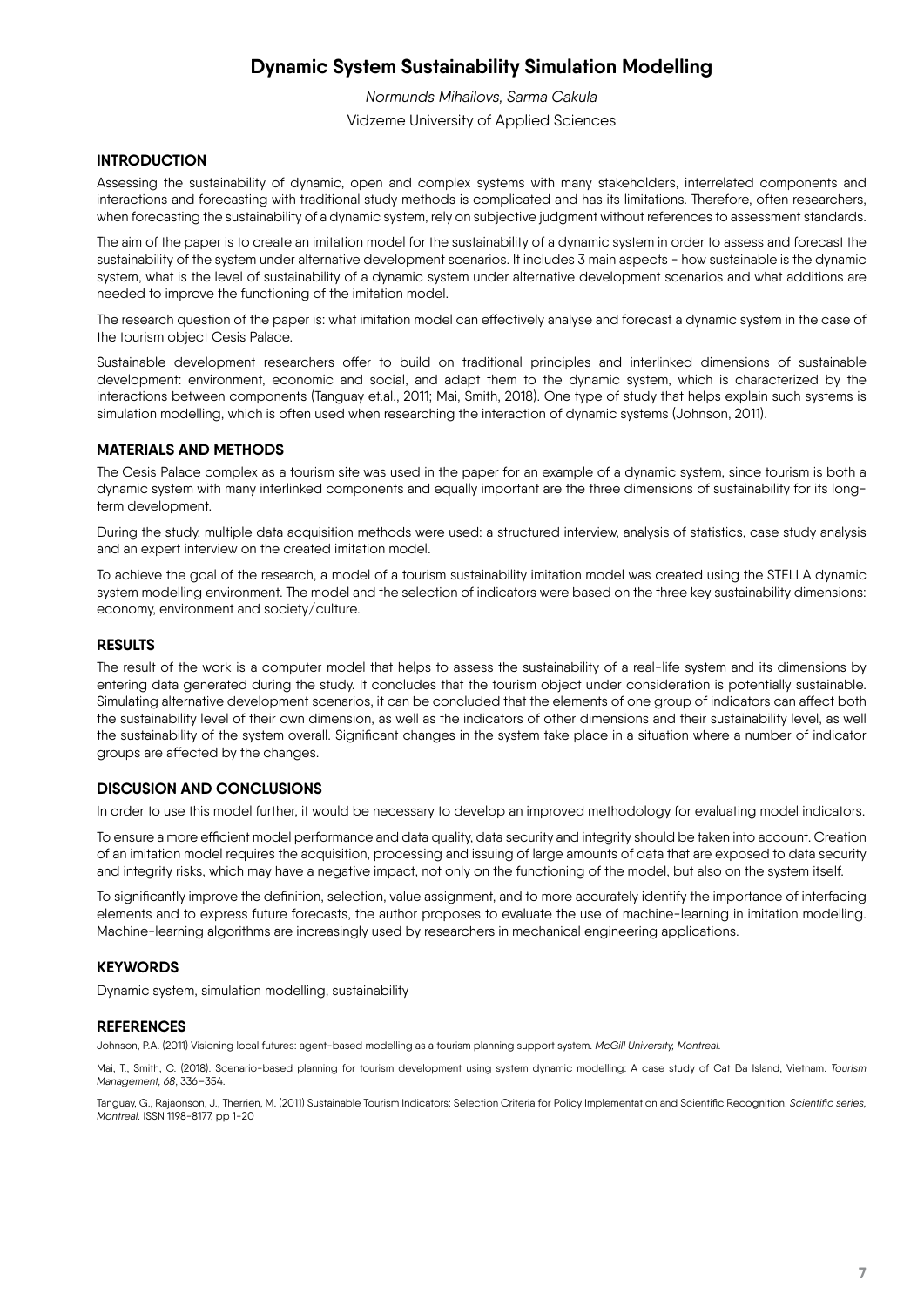# **Digital Era in Cross-Sectional Human Anatomy: The Use of Detailed Images in the Study Process**

*Dzintra Kazoka, Mara Pilmane*  Rīga Stradiņš University

#### **INTRODUCTION**

An increasing number of digital technologies have been introduced which assist in some practical aspects of the teaching and learning of Human Anatomy. For modern-day students, more and more cross-sectional images of the human body are available as materials in their studies. Digital 2D images and/or 3D images such as high-resolution computed tomography (CT) scans and magnetic resonance (MR) have been received with much enthusiasm and have found their way into anatomy courses and practical classes. An emphasis on sectional anatomy can help medical students develop and improve their knowledge of cross sectional imaging.

The aim of this study was to assess and verify the impact of cross-sectional images on the study of Human Anatomy.

#### **MATERIALS AND METHODS**

200 medical students in their 2nd study year at Rīga Stradiņš University were included in this investigation in 2018. In practical classes, all students were asked by tutors to identify several anatomical structures using "Anatomage", a 3D virtual dissection table (USA). They were randomly divided into two groups: Group I analysed cross-sectional images of the human body after cutting and segmentation with interactive tools; Group II studied X-rays, CT scans and MRI images of different regions and systems. Similar images in all possible cross-sectional planes were displayed. The pathological findings from the cross-sectional images were used to develop several clinical questions and cases. At the beginning of each practical class, the tutor spent about 30 minutes demonstrating the themes in the images to all the students. At the end of the teaching session, their understanding of the relationships between anatomical structures and the rate of cross-sectional image effectiveness among both groups was assessed by means of discussion.

#### **RESULTS**

By this time, students were able to identify the position of bones and organs from the lectures, practical classes and dissections. The majority of students recognized the landmarks, anatomical structures and relationships between them on cross-sectional images in three planes. By removing different kinds of tissue, students in both groups were able to learn more difficult anatomical topics and to explain details in these complicated regions. Self-assessment exercises helped students verify their understanding of topographical relations and regional anatomy. In these groups, students with less prior anatomy experience wanted to focus more on the basics of anatomy whereas students with more prior anatomy experience wanted to see and study more complex and interactive materials in cross-sectional images.

#### **CONCLUSION**

This study demonstrated the role of the 3D virtual dissection table "Anatomage" in facilitating students' ability to interpret crosssectional images and understand the relationships between different anatomical structures. All the X-rays, CT scans and MRI cross-sectional images used played an important role in the teaching and learning of Human Anatomy. Skills and the ability to interpret these medical images is important for the application of anatomical knowledge right from basic studies until clinical courses.

#### **KEYWORDS**

Anatomage, human anatomy, cross-sectional images, students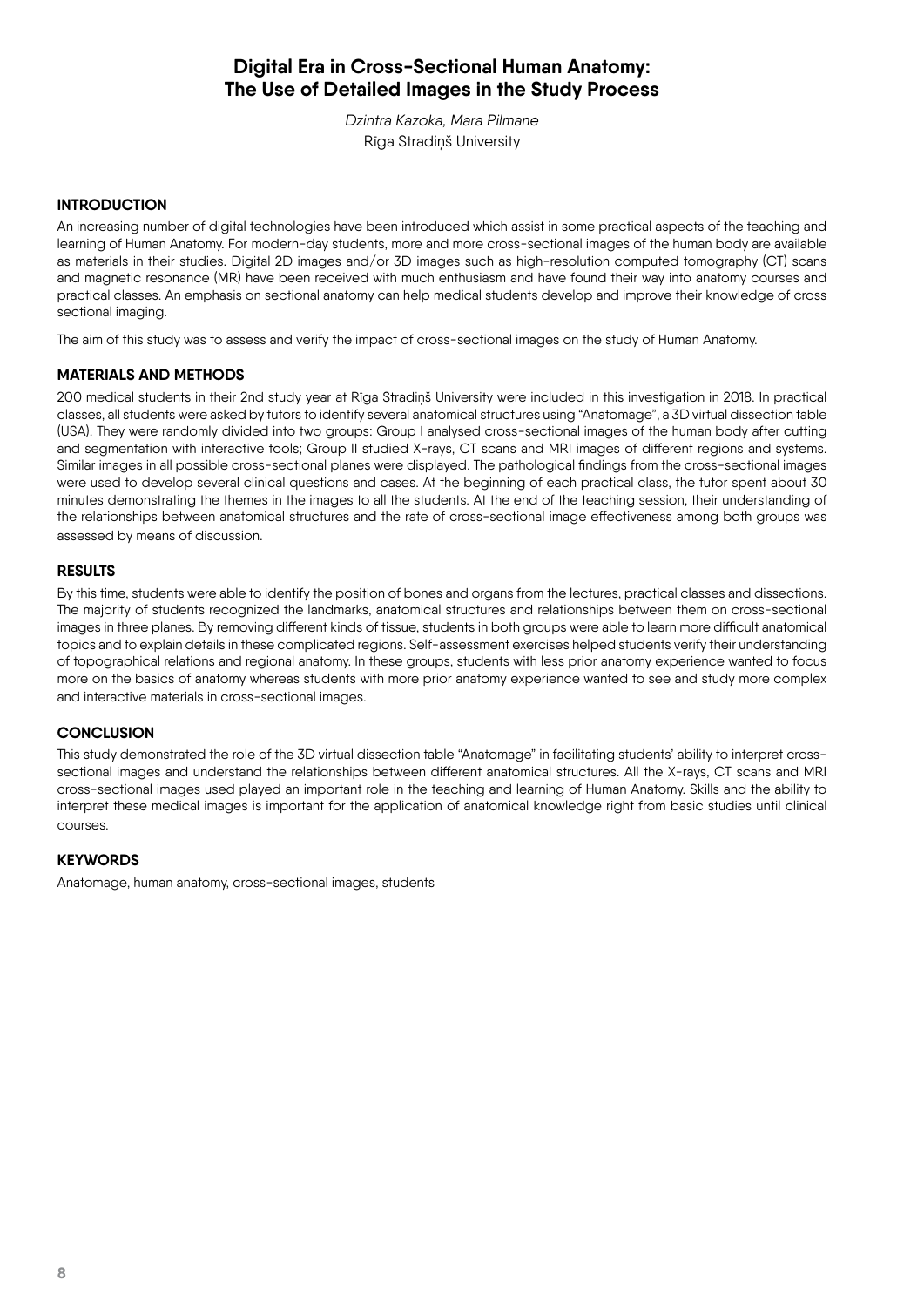# **Development of a microscopy slide system of basic subjects for inclusion in e-studies for medical and dentistry students**

*Mara Pilmane, Elga Sidhoma, Zane Vitenberga* Rīga Stradiņš University

#### **INTRODUCTION**

Medical and dentistry studies are time-consuming and require patience and perseverance. The study of basic medical subjects including Histology with Cell biology and Embryology require the possibility for regular study of tissues and self-evaluation which should not be limited in time, and should not be limited to classroom time. Furthermore, official slide-sets for the abovementioned subjects often contain incomplete cell, tissue and organ slides which do not allow a full understanding of the teaching subjects. Thus, our aim was the development of a microscopy slide system for basic medical subjects to be included in e-studies which are accessible to medical students anywhere and anytime

### **MATERIALS AND METHODS**

We planned to use 220 slides in Histology and 80 slides in Embryology. For the scanning process a Glissando Slide Scanner was used (Objective Imaging Ltd., UK). Slide images were then processed using Adobe Photoshop 7.0.1 Update and Paint.Net Software. A description of the slides was evaluated by three tutors, independent experts and IT specialists and all slides were transferred/incorporated into the Riga Stradiņš University e-study system.

#### **RESULTS**

The result was the development of 786 high quality digitalised slides with easily changeable magnification for two subjects: 372 new slides for use in Histology for the Medical faculty (MF) and 290 new slides for use in Histology for the Dentistry faculty (DF); 65 new slides for use in Embryology for the MF and 59 slides for the DF. Additionally, the quality of 230 Histology slides and 99 Embryology slides previously scanned using a press scanner were improved. Furthermore, descriptions of each slide were given in Latvian and English for easier orientation and to facilitate independent study. Altogether, slide descriptions were prepared for 16 2nd semester labs and 15 3rd semester labs in MF Histology, while the DF received 14 descriptions for 1st semester labs and 8 descriptions for 2nd semester labs in this subject. In Embryology, 6 lab slide descriptions for the MF were used and 5 lab slide descriptions for the DF were used. All slides were also marked with a special university watermark. The slideset introduction contained a warning to students regarding copy/reproduction rights . In the end, the addition of slide study to e-studies was very highly evaluated by Latvian and foreign students in student feed-back questionnaires at the end of their studies in basic medical subjects.

#### **CONCLUSION**

The inclusion of Histology and Embryology slide-sets in e-studies allows an absolutely indispensable possibility for modern, independent study in medicine, saving the time of students and tutors outside the auditorium and creates the possibility of increasing the number of students in the classes. The digitalisation of high quality slides allows the development of many variations of basic teaching slides and expands teaching explanations in this way. The existing digitalised slide-sets and their descriptions can easily be changed if needed. However, the minus of such digitalised slide-sets in e-studies is that violations of university property copy rights by students cannot be excluded.

#### **ACKNOWLEDGEMENT**

The Foundation of Boris and Inara Teterevi is highly acknowledged for its financial support of the development of digitalised e-studies slide-set Programs in Histology and Embryology at Riga Stradiņš University.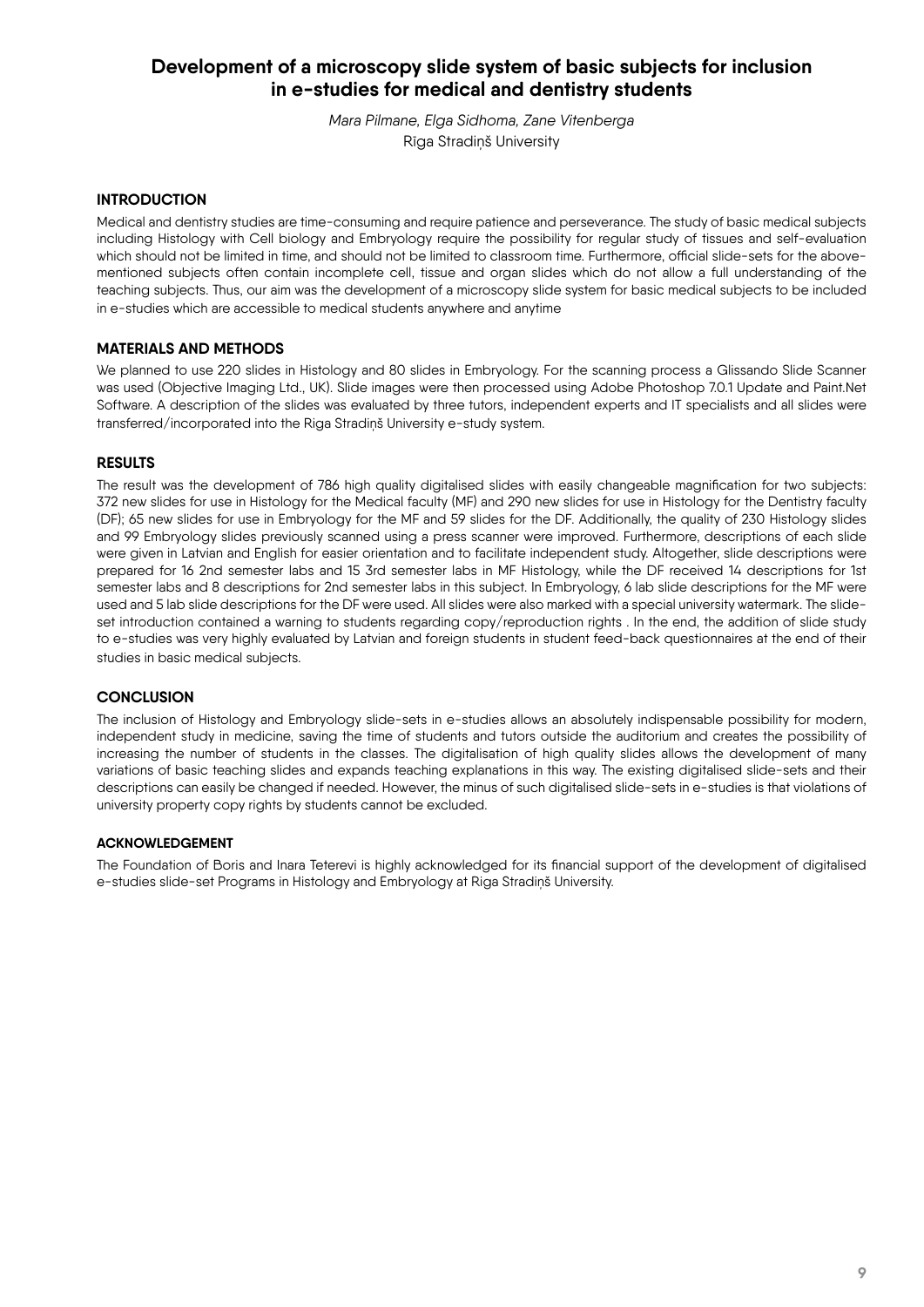# **Measuring Teachers-As-Learners' Digital Skills And Readiness to Study Online for Successful e-Learning Experience**

*Evija Mirke*, Riga Technical University *Sarma Cakula*, Vidzeme University of Applied Sciences *Lilian Tzivian*, University of Latvia

#### **INTRODUCTION**

We are living in the information society and digital competence is one of eight key competences for lifelong learning strategies (European Competence Framework); it is "*both a requirement and right of citizens, if they are to be functional in today's society*" [1].

The project "Competency based curriculum" is supported by the European Social Fund (ESF) and implemented by the National Centre for Education (NCE) of Latvia. E-learning course modules are to be developed and implemented for the professional development of all teachers in Latvia (pre-primary, primary, lower secondary and upper secondary school) [2]. These e-learning courses will be available as self-directed learning (SDL) courses.

Latvia is facing a challenge – lifelong learning participation rates are very low. According to *Eurostat*, in 2017 only 7.5% of Latvian adults (age 25-64) participated in any lifelong learning activity, compared to 10.9% in the EU as a whole [3].

For sustainability of the ESF "Competency based curriculum" project, it is important that all teachers take part in e-learning - NCE does not have sufficient funding to organize face-to-face training for more than 35,000 teachers in the country.

**Hypothesis.** The level of teachers-as-learners' readiness to study online varies significantly depending upon their demographic and professional characteristics – e-learning course design must be adapted to the learners' readiness level and skills to achieve the best possible completion rates.

There has been research on learners' readiness for online learning and on the assessment tools [4]. Teachers-as-learners are different from traditional students; research on teachers-as-learners in the online environment has been limited. [5]

#### **MATERIALS AND METHODS**

Theoretical sources and other available research on learners' readiness for online learning and teachers-as-learners were analysed.

A self-evaluation survey was developed for teachers based on TOOLS [6] questionnaire. After exploring several options available, this tool was selected because it is open source and easy to replicated, scoring scheme and explanations were also available. According to the authors of TOOLS [7], the measure has a stable and simple structure, the criteria and construct have been validated, and test-retest reliability has been tested.

Teachers from 100 pilot schools in the ESF "*Competency based curriculum*" project were invited to take part in the survey in November 2018. Within one month, responses from 1092 teachers from all over the country, of all education levels and of all subject areas were received, collected using Microsoft Excel and processed with IBM SPSS® Statistics software Version 20 [8].

To analyse the data, several statistical techniques have been used: descriptive statistics, univariate analysis, T-test, Mann-Whitney test, One-way ANOVA, Post-hoc comparisons, Kruskal-Wallis test and others.

#### **RESULTS**

Five summarized variables out of six distributed normally (Kologomorov-Smirnov test <0.01); one summarized variable did not distribute normally.

Statistically significant differences were not found between genders in four of five summarized scores.

Statistically significant differences between subject areas of teachers were found.

Significant differences between age groups were found.

#### **DISCUSSION**

Designers of e-learning courses for teachers-as-learners should be mindful of the various levels of readiness for online learning and the various competences and skills of the learners.

Future work:

- Continue analysing the data in search of relationships between the readiness to study online and other professional characteristics of the teachers-as-learners;
- Analyse theoretical sources and other research about e-learning course customisation for teachers-as-learners.

#### **CONCLUSION**

This research adds to the theoretical framework of readiness for online learning, especially when analysing teachers-as-learners.

#### **KEYWORDS**

Adult learning, e-learning, readiness for online learning, online learning, teacher training, course design.

#### **REFERENCES**

[1] A. Ferrari, "Digital Competence in Practice: An Analysis of Frameworks," Seville, 2012.

[2] "VISC. Projekti. ESF projekts 'Kompetenču pieeja mācību saturā.'" [Online]. Available: https://visc.gov.lv/visc/projekti/esf\_831.shtml. [Accessed: 02-Jan-2019]. [3] Eurostat, "Lifelong learning statistics." [Online]. Available: http://ec.europa.eu/eurostat/statistics-explained/index.php/Lifelong\_learning\_statistics. [Accessed: 29-Jan-2017]. [4] C. Wladis and J. Samuels, "Do online readiness surveys do what they claim? Validity, reliability, and subsequent student enrollment decisions," *Comput. Educ.*, vol. 98, pp. 39–56, Jul. 2016.

[5] M. L. Hung, "Teacher readiness for online learning: Scale development and teacher perceptions," *Comput. Educ.*, 2016.

[6] M. S. Kerr, "Test of online learning success TOOLS." [Online]. Available: http://www.txwescetl.com/about-distance- ed/for-students/. [Accessed: 26-Jan-2017].

[7] M. S. Kerr, K. Rynearson, and M. C. Kerr, "Student characteristics for online learning success," *Internet High. Educ.*, vol. 9, no. 2, pp. 91–105, Apr. 2006.

[8] "IBM SPSS Statistics 20 Documentation - United States." [Online]. Available: http://www-01.ibm.com/support/docview.wss?uid=swg27021213. [Accessed: 02-Jan-2019].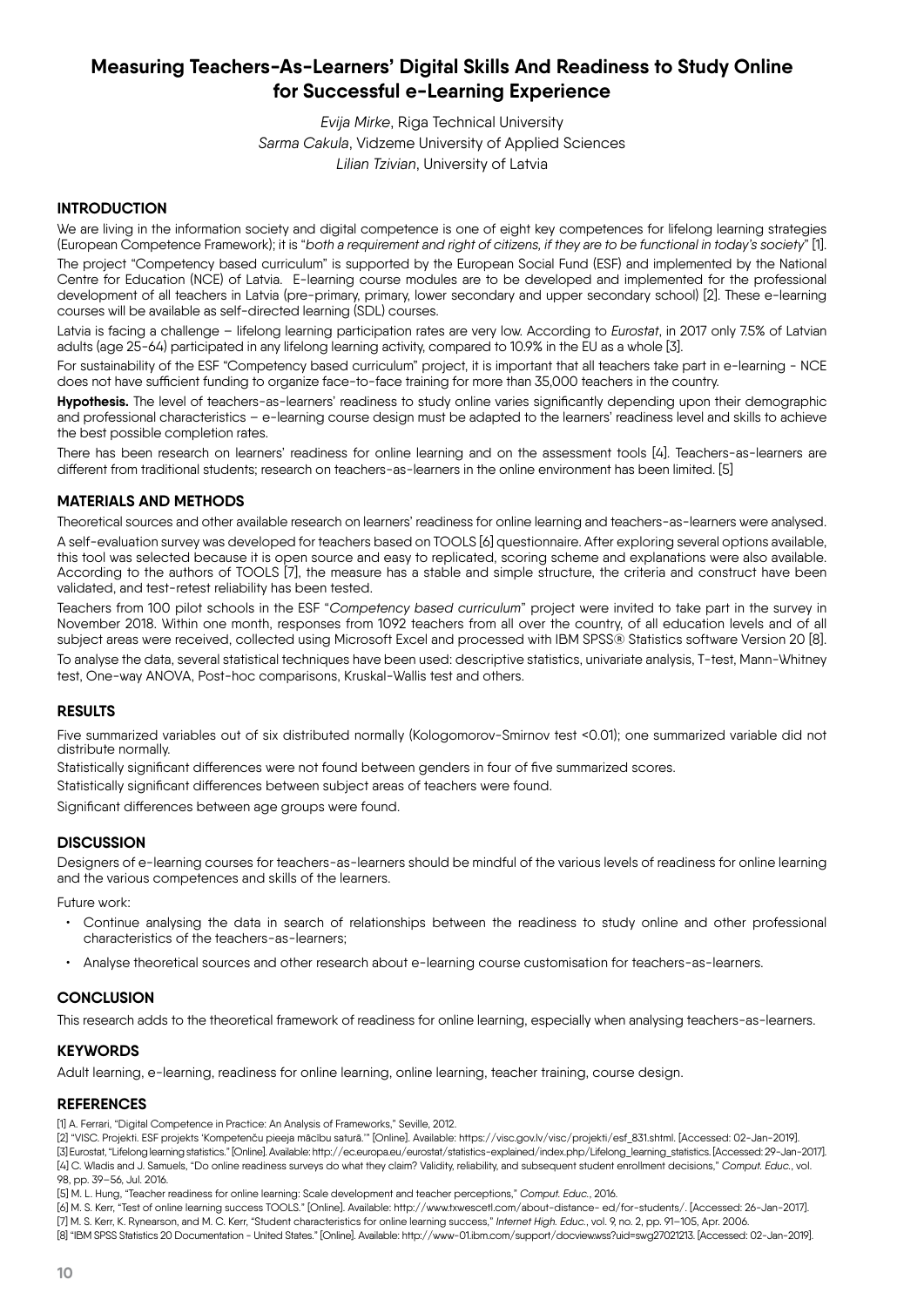### **The intensive management of Norway spruce: a compromise between financial gain and genetic diversity?**

*Solveiga Luguza* [1], *Endijs Bāders* [2], *Pauls Zeltiņš* [2], *Roberts Čakšs* [2], *Dainis Edgars Ruņģis* [2], *Āris Jansons* [2] [1] Latvia University of Life Sciences and Technology

[2] LSFRI Silava

### **INTRODUCTION**

Norway spruce (*Picea abies* (L.) Karst.) is a high-yielding commercial tree species grown in the Baltic sea region. It not only ensures timber production, but also provides a notable amount of crown branch biomass and a substantial amount of technically accessible stump biomass for energy. Thus, it has a high potential as a source of renewable materials and energy in the bioeconomy. Recent studies in Latvia have shown no long-term negative consequences to forest ecosystems from whole-tree harvesting. Hence, this management method can be considered sustainable for Norway spruce stands in fertile mineral soils. Not only yield, but also risks need to be considered to ensure financial sustainability, mainly the impact of wind-storms, drought, and pests. A combination of silviculture and genetics (tree breeding) can be used to reduce the probability of damage to Norway spruce stands. The aim of our study was to assess the potential of simultaneously ensuring both genetic gain and diversity in Norway spruce plantations.

#### **MATERIALS AND METHODS**

Data characterizing/showing tree growth – current height, diameter at breast height, survival, as well as radial increment (increment cores) – were obtained from a 50-year-old Norway spruce plantation. Data characterizing genetic diversity were collected from a gene reserve stand (48 trees), Norway spruce seed orchard progenies consisting of 20 clones, as well as 12 pure Norway spruce stands. DNA was extracted and analysed with 6 to 14 nuclear SSR markers.

#### **RESULTS**

No significant differences were observed between the seed orchard progenies, the trees from the gene reserve stand and other Norway spruce stands using the assessed parameters – allelic richness, observed heterozygosity, genetic diversity and relatedness. This indicates that the use of a seed orchard containing a relatively low number of clones as a seed source for plant production and forest regeneration would not have a negative impact on genetic diversity. However, notable gains in productivity can be achieved using selected plant material. At the age of 50 years, phenotypically selected clones in the lowdensity (5×5m) plantation had a mean yield of 327±42 m<sup>3</sup>ha<sup>-1</sup>, significantly exceeding the mean yield (277±56 m<sup>3</sup>ha<sup>-1</sup>) observed in Norway spruce stands of the same age and the same site conditions (forest type), while no significant differences were observed compared to the average stand yield at the age of 80 years (347±47 m $^3$ ha $^{-1}$ ). The target diameter of 31 cm was reached at the age of 42±0.9 years on average, but this varied significantly among clones.

### **CONCLUSION**

The results demonstrate a notable potential to reduce the rotation period, thereby: a) increasing the availability of raw material for further processing and energy production, and b) reducing financial risks due to lowering the probability that the stand will sustain substantial damage (i.e. wind storm). This gain can be achieved without significantly compromising genetic diversity. Further studies shall address potential changes in genetic diversity at the landscape level over a longer period when using a very limited set of clones. Stands in nature reserves could serve as a basis for comparison in such studies.

#### **KEYWORDS**

Timber production, breeding, risks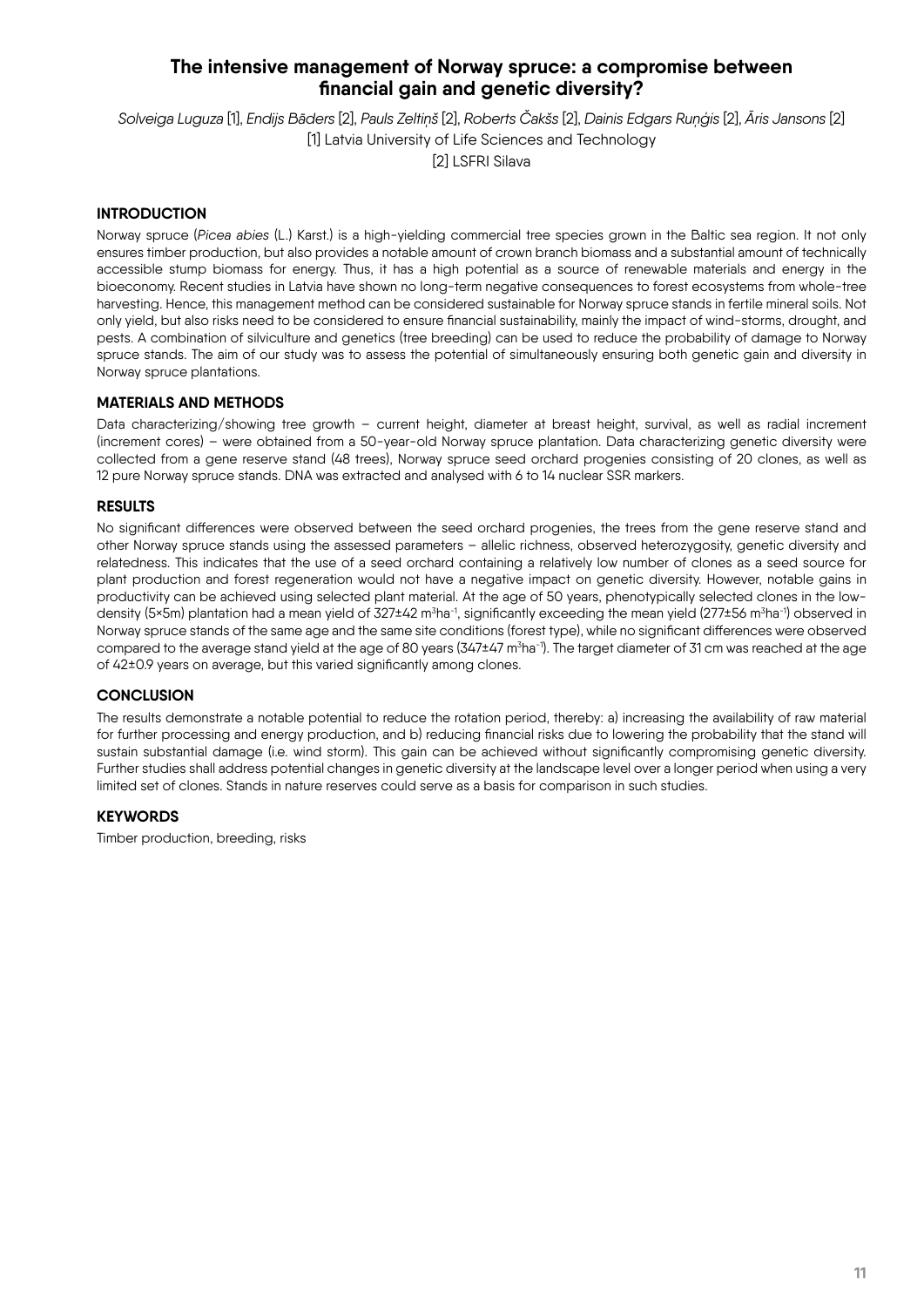# **Mobile Apps for teaching Physics: using applications in Latvian schools**

*Loreta Juškaite*

Riga Technical University Distance Education Study Centre (RTU DESC)

#### **INTRODUCTION**

Observed trends in education: the focus is set no longer on how to acquire the technical skills of using mobile apps, but on the methodological skills of using mobile apps, which requires continuous support from the school's administration and a significant amount of time to invest directly in developing the teachers' professional competence, which in turn can be realized with appropriate learning resources. When using technologies to develop young people's skills necessary for the labour market, it is not enough to invest in the acquisition of technology; the use of technologies should be aligned with both the specific content of the subject and its teaching methodology. Teachers of physics do not have sufficient methodological support and practice in the purposeful use of mobile apps in the learning process. Frequency of technology use and purposefulness in the learning process are often discussed. It is also necessary to consider that their integration in the learning process takes time - so that the teacher can acquire the opportunities offered by technologies both technically and methodically.

Limitations of the Study: Reaching Physics teachers who had experience with mobile app integration, more specifically, using mobile apps in the Physics subject context was quite difficult since education, indeed, mobile app use in Physics education is relatively new for the Latvian education context. The small number of participants (teachers) limited a diversity of the data collected in terms of criteria referred while selecting mobile apps.

#### **MATERIAL AND METHODS**

For further analysis, all the responses of the participants for the interview was imported to SPSS qualitative data analysis software. The utilization of a qualitative data analysis tool allowed for easily storing, organizing and analysing data. In addition to the data analysis of qualitative data, quantitative data gathered from the evaluation form was also included? Quantitative data gathered in the study was imported, organized and analysed through Microsoft Excel.

#### **RESULTS**

For mobile apps used in Physics education, teachers were asked to share for which purposes they integrated mobile apps into education and, they were asked to explain what affordances mobile apps had in the Physics subject context. Teachers generally used apps for content presentation, assessment, communication and sharing, measurement. Affordances of mobile apps for the Physics subject context were explained in terms of authenticity and personalization.

#### **DISCUSSION**

How do Physics teachers use mobile apps in education? For mobile apps used, the teachers were asked to describe how integrated mobile apps into education and which affordances they thought mobile apps had within the Physics subject context. Teachers were asked to explain what kind of mobile apps were used and for which purposes (communication, interaction, content presentation, sharing, collaboration, etc.). For example, for students to develop content or educational products, teachers preferred apps such as App Inventor, Scratch & Arduino. The number of participants: 1547 students and 67 physics teachers. Almost all the teachers (n=64) agreed that mobile app integration into Physics subject activities could promote personalization that meant students could reach content with ease, they could perform autonomous learning, making research, calculations or measurements during activities and they could continue learning without time or place constrictions spending less time.

#### **CONCLUSION**

Mobile apps are constantly and rapidly evolving, and there is practically no social domain where they would not be used, including education. The use of different mobile apps resources offers a lot of possibilities:

- organizing an interactive learning process;
- demonstrating and simulating physical processes;
- providing access to a wide variety of resources;
- processing the data both for calculations, for the visualization of results and for modelling processes.

When deciding to use mobile technologies in the physics learning process, the teacher should be sure that this is the most effective tool in the situation.

#### **KEYWORDS**

Mobile apps, physics education process, skills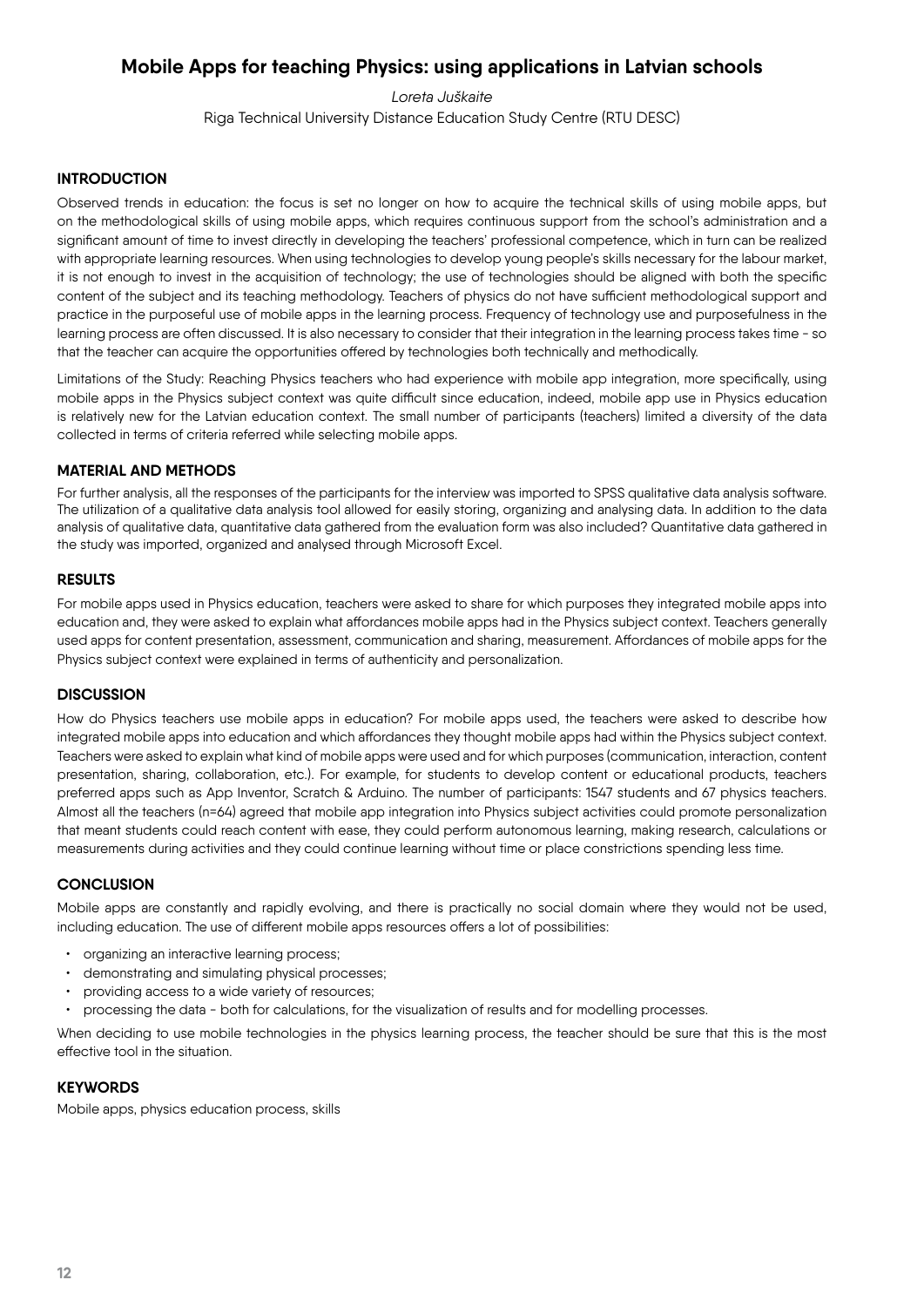# **The Use of Airflow Tests and Anthropological Measurements in Assessing the Voice Range of Professional Singers**

*Dins Sumerags, Mara Pilmane, Gunta Sumeraga* Rīga Stradiņš University

#### **INTRODUCTION**

In the vocal arts, it is difficult to determine the exact type of human voice, and it is particularly challenging to identify the voice category of vocalist-beginners because the diapason of the voice has not fully developed. A vocalist often develops his or her voice in an unsuitable tessitura (sings in a wrong voice type) resulting in a loss of sound quality and damage to the voice. An objective metric-based system for the determination of the human voice is needed.

The detection for the correlation between the airflow and vital capacity of the lungs, anthropometric data of the singers and the type of the human voice.

#### **MATERIALS AND METHODS**

Sixty vocalists (ten sopranos, ten mezzo-sopranos, ten altos, ten tenors, ten baritones, and ten basses) were examined during this experimental research. All participants were professional singers who have been very successful singing in their voice category for more than five years. The Jaeger spirograph was used to investigate the volume of the peak expiratory flow of representatives of various voice categories, i.e. by measuring the speed of airflow in a time unit (per second). Measurements were made of height, body weight, vital lung capacity, and volume of the air flow per second in the big, middle and small bronchial tubes.

To analyse the results, leading indicators of descriptive statistics were calculated, and one-factor disperses analysis (ANOVA) was used in equivalence testing calculations of the average values of morphological qualities. All statistical calculations were performed with the "Statistics" programme (7.0 edition).

#### **RESULTS**

The average height of the vocalists: sopranos – 165,8; mezzo-sopranos – 168,1; altos – 175,8; tenors – 180,5; baritones – 187,5; basses – 188,2.

The average weight of the singers (kg): sopranos – 60,2; mezzo-sopranos – 70,5; altos – 74,1; tenors - 87,7; baritones – 91,4; basses  $-92,6$ .

The average vital lung capacity of the singers (L): sopranos – 3,79; mezzo-sopranos – 3,96; altos – 4,35; tenors 5,13; baritones –  $6,06$ ; basses –  $6,12$ .

The average peak expiratory flow of the singers per second  $(L/s)$ : sopranos – 7,44; mezzo-sopranos – 7,43; altos – 8,19;  $tensors - 9,80$ ; baritones - 11,49; basses - 11,2.

The average volume of the air flow per second in the big bronchial tubes of the singers( $L/s$ ): sopranos – 6,49; mezzosopranos – 9,29; altos – 7,42; tenors – 7,91; baritones – 10,07; basses – 9,77.

The average volume of the air flow per second in the middle bronchial tubes of the singers  $(L/s)$ : sopranos  $-4,60$ ; mezzosopranos – 4,02; altos – 4,96; tenors 4,46; baritones – 5,79; basses – 5,73.

The average volume of the air flow per second in the small bronchial tubes of the singers  $(L/s)$ : sopranos  $-1,98$ ; mezzosoprano – 1,49; altos – 1,99; tenors – 1,69; baritones – 2,24; basses – 2,17.

There was a correlation between the airflow results e.a. Vital capacity, MEF 75 MEF 50 and PEF and the type of human voice, but there was no correlation between PEF 25 and the type of human voice.

There was a positive correlation between anthropometric data like weight and height and the pitch of the voice.

#### **CONCLUSION**

There is a correlation between the type of human voice and a person's height, weight as well as their vital lung capacity and peak expiratory flow. According to our research data, an algorithm could be made for the determination of the type of human voice to avoid voice damage and health problems related to the forced use of the voice in a wrong pitch.

#### **KEYWORDS**

Voice type, airflow test, anthropological measurements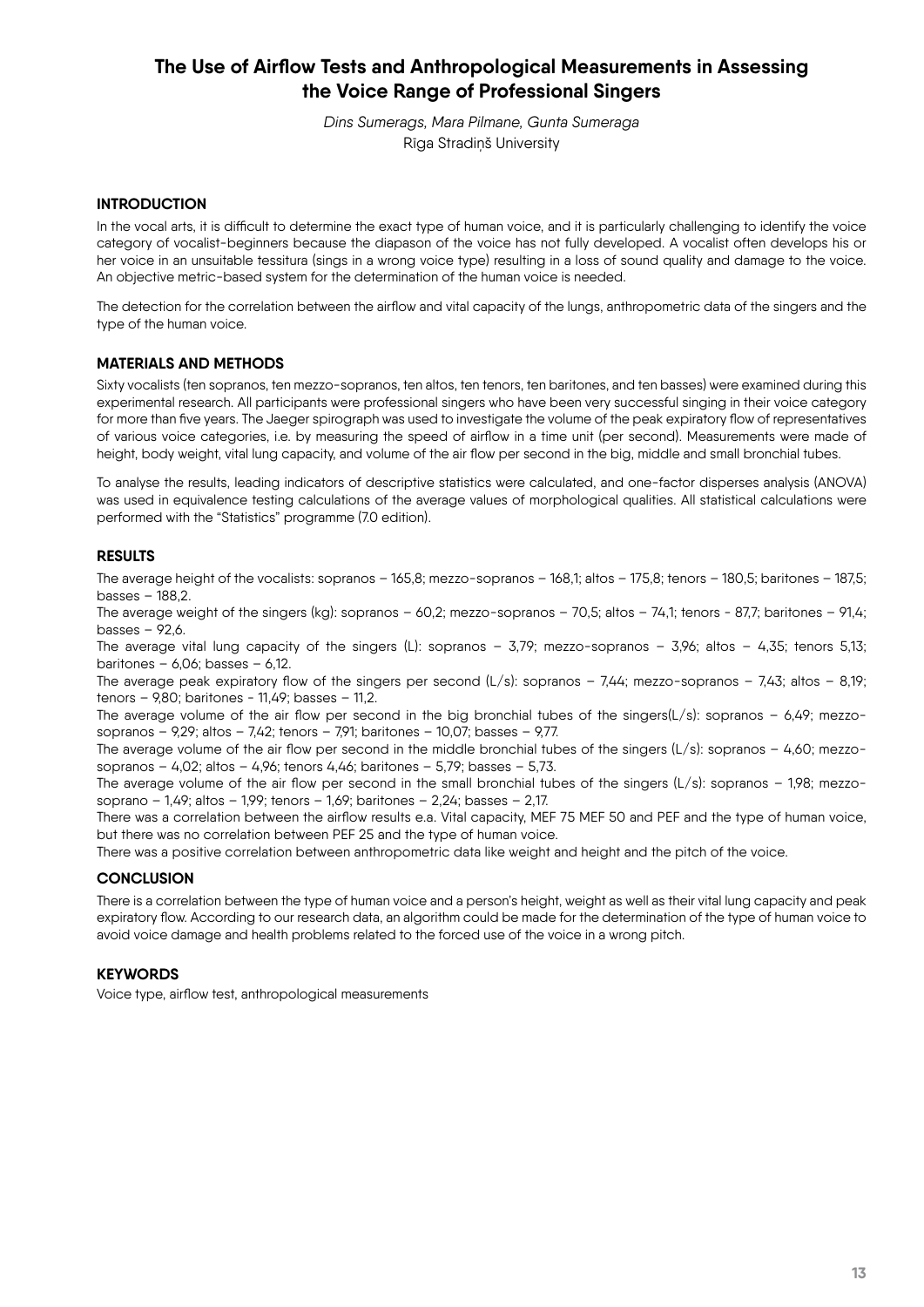### **Simple data approximation for computer and controller-aided devices**

*Uldis Žaimis, Dzintars Tomsons, Valdis Priedols* Liepaja University, Faculty of Science and Engineering Institute of Science and Innovative Technologies

#### **INTRODUCTION**

Development of mechatronic systems involves finding an optimal balance between the basic mechanical structure, sensor and actuator implementation, automatic information processing and overall control. Mechatronic systems are characterized by a combination of basic mechanical devices with a processing unit monitoring and controlling it via number of actuators and sensors. Therefore sensors are significant in the process of providing usable output to microcontrollers. Wide range of sensors are available for constructing mechatronic systems. Sensors can be divided into two big groups: Active and Passive. Other type of classification is by the means of detection used in the sensor. Some of the means are electric, chemical, radioactive etc. Various types of sensors are classified by their measuring objectives for example light sensors, temperature sensors, flow sensors etc.

### **MATERIALS AND METHODS**

In the process of constructing a mechatronic system a proper setup and signal processing must be provided. There exist certain problems with several sensors, therefore sometimes additional circuits for signal conditioning are made to linearize the output with hardware, but some researchers and developers try to linearize the signal using software.

In modern manufacturing equipment very complex systems of devices and sensors are made therefore, they must function correctly because they are the main control parameters. It is particularly important that such control parameters that bring about a correct actual behavior in relation to the reference behavior of such a system are available as a function of time. This means that the parameters must be such that the actual behavior of the system corresponds as closely as possible to the reference behavior. Some examples of such systems are:

- Robot arms, which move a tool, such as a laser or burr removing tool, for example, which is to be guided along a particulary contour line of a workpiece.
- Heating systems which are intended to impart a particulary temperature profile to a workpiece.

The input data of sensors is crucial for mechatronic systems.

A large part of the system is equipped with sensors that read the most important parameters – location coordinates, altitude, compass readings, distance to the barrier (for robots and unmanned aerial vehicles), temperature (heaters and coolers), lighting, etc.

Often, some types of sensors give floating data, processing which, a computer or controller acting under an algorithm develops non-physical, inexecutable commands for the final control elements. This results in an increasing load of engines, heating elements, and other actuators, as well as inappropriately increasing energy consumption.

The well-known PID algorithm and numerical approximation with built-in MatLab or MATCAD functions does not provide a solution for autonomous systems with controllers that have limited memory and speed of operation.

#### **RESULTS**

New methods that approximate sensor data and are applicable to both analogue and PWM (Pulse-Width-Modulation)-controlled devices have been developed in the paper.

The first proposed – derivative - method relates to the restriction of the function direction coefficient module. The second method – the growth bisection method enables smooth sensor data to be obtained.

The derivation method is based on limitation of the maximum function increment to a specified level. The growth bisection (proportional) method is based on comparison of the increment module with the increment in the previous step and its proportional decrease by multiplying by a predefined constant. Both methods take up some lines in the control program code, and most mechatronic equipment is capable of real-time operation.

#### **CONCLUSIO**

Dynamic data background connection allows to obtain a self-learning system adapting to the nature of incoming data – a higher number of data will be used in case of minor changes; in contrast, only the last data saved will be used for a rapid change. A system response delay is negligible.

### **KEYWORDS**

Data, approximation, algorithm, controller-aided systems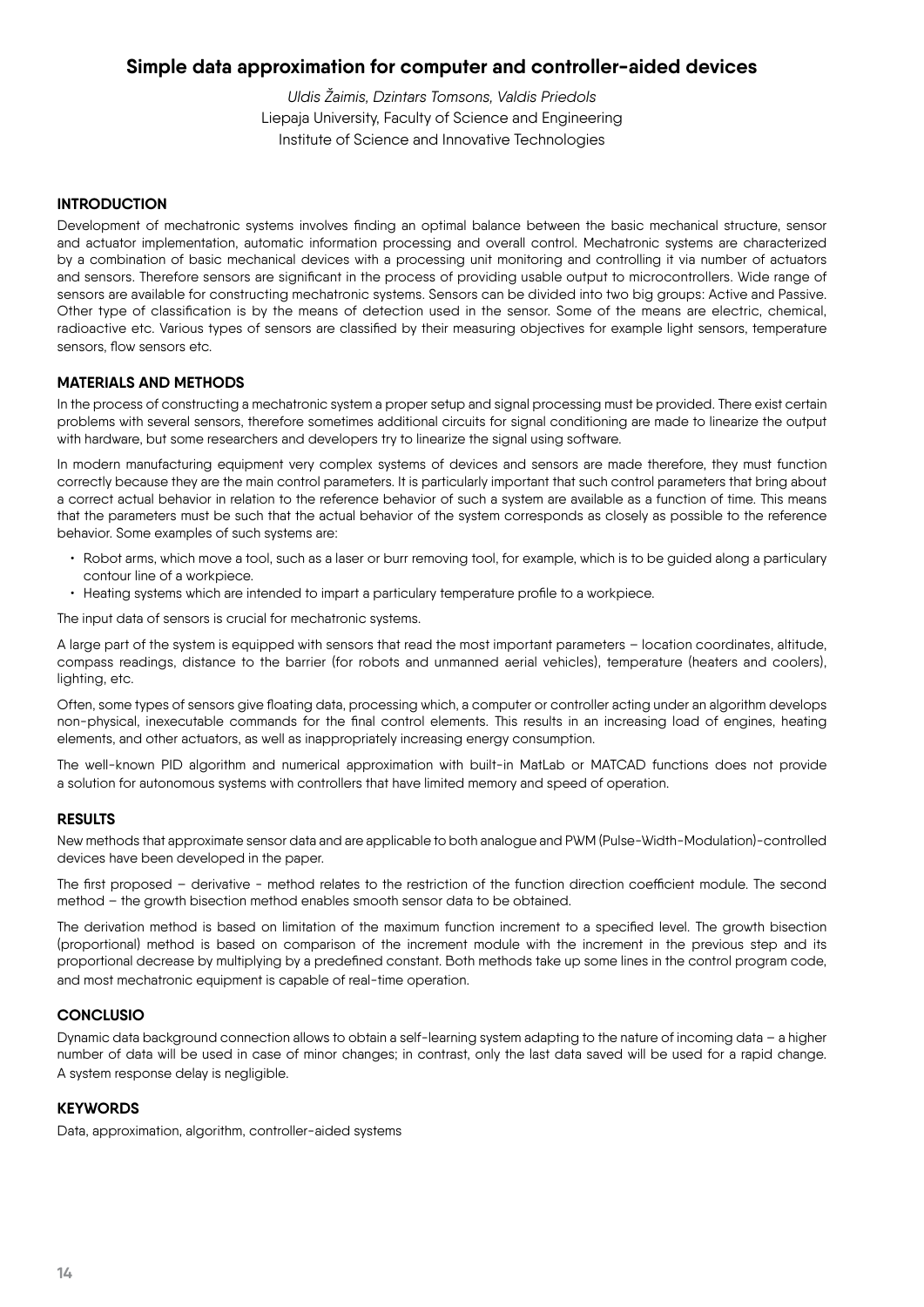# **Virtual laboratories in science and engineering**

*Valdis Priedols, Anita Jansone* Liepaja University

#### **INTRODUCTION**

Virtual laboratories have been used for several decades as a tool to help in the educational process. However, it is not always clear the purpose and correct way to use this tool. Educators need to improve their work so that the teaching process is more efficient. A wide range of virtual resources is available in different languages. Most of the resources are in English and some in Latvian, therefore the use of virtual laboratories is made very simple.

Hypothesis: The efficient use of a virtual laboratory depends on multiple circumstances.

The concept of the virtual laboratory is understood and used differently by many authors and researchers because that depends on the purpose of use. In the most general terms, a virtual laboratory is a computer-based activity where students interact with an experimental apparatus or other activity via a computer interface. Typical examples is a simulation of an experiment, whereby a student interacts with programmed-in behaviours, and a remote-controlled experiment where a student interacts with real apparatus via a computer link.

This kind of process allows students to explore a topic by comparing and contrasting different scenarios, to pause and restart an application for reflection and note taking, to get practical experimentation experience over the Internet.

The most recognizable are computer simulations that allow us to examine basic concepts in physics. These simulations are broadly used in the teaching and learning process in different ways.

The purpose of this research is to study through virtual laboratories that are broadly used in educational institutions and to examine the usefulness and impact of using such laboratories.

#### **MATERIAL AND METHODS**

To find out the circumstances for the efficient use of a virtual laboratory, research has been made to understand the key factors.

A criterion for effectiveness of the virtual laboratory is made depending on other experiences over the past ten years.

Mostly through literature studies and depending on experience, all the assumptions are justified.

#### **RESULTS**

What people mean by a virtual laboratory, to understand what value it can bring, and importantly what it cannot and must not do. A virtual laboratory must bring as close a connection to reality as possible, to as many students as possible.

The key areas of benefit are accessibility, training and augmentation.

Nothing can replace the experience of working hands-on with laboratory equipment, the virtual laboratory should not be used to provide a full experience.

In some cases, learning a new environment or software for simulations can be difficult and time consuming.

In the context of geographical location or mobility issues, the use of a virtual laboratory may provide a substitution for a real experiment. A substitution is also necessary due to lack of equipment.

#### **DISCUSSION**

In recent years, researchers do not try to prove that virtual experiments are better than experiments in real life because such researches were made and the results in most cases do not prove that virtual experiments bring better results in students' exams.

Different researchers try to prove that using virtual environment in some cases changes the attitude towards physics and science.

In future authors will make and use virtual laboratory not only as computer simulations but also as a whole environment for learning and teaching physics and science.

#### **CONCLUSION**

The results are theoretical. However, this research is significant for future work because it helps to prevent failures and focus on things that have not been done before.

There exist some limitations due to a lack of students. Therefore, the authors can also focus on different stages of education.

#### **KEY WORDS**

Virtual laboratory, simulations, laboratory equipment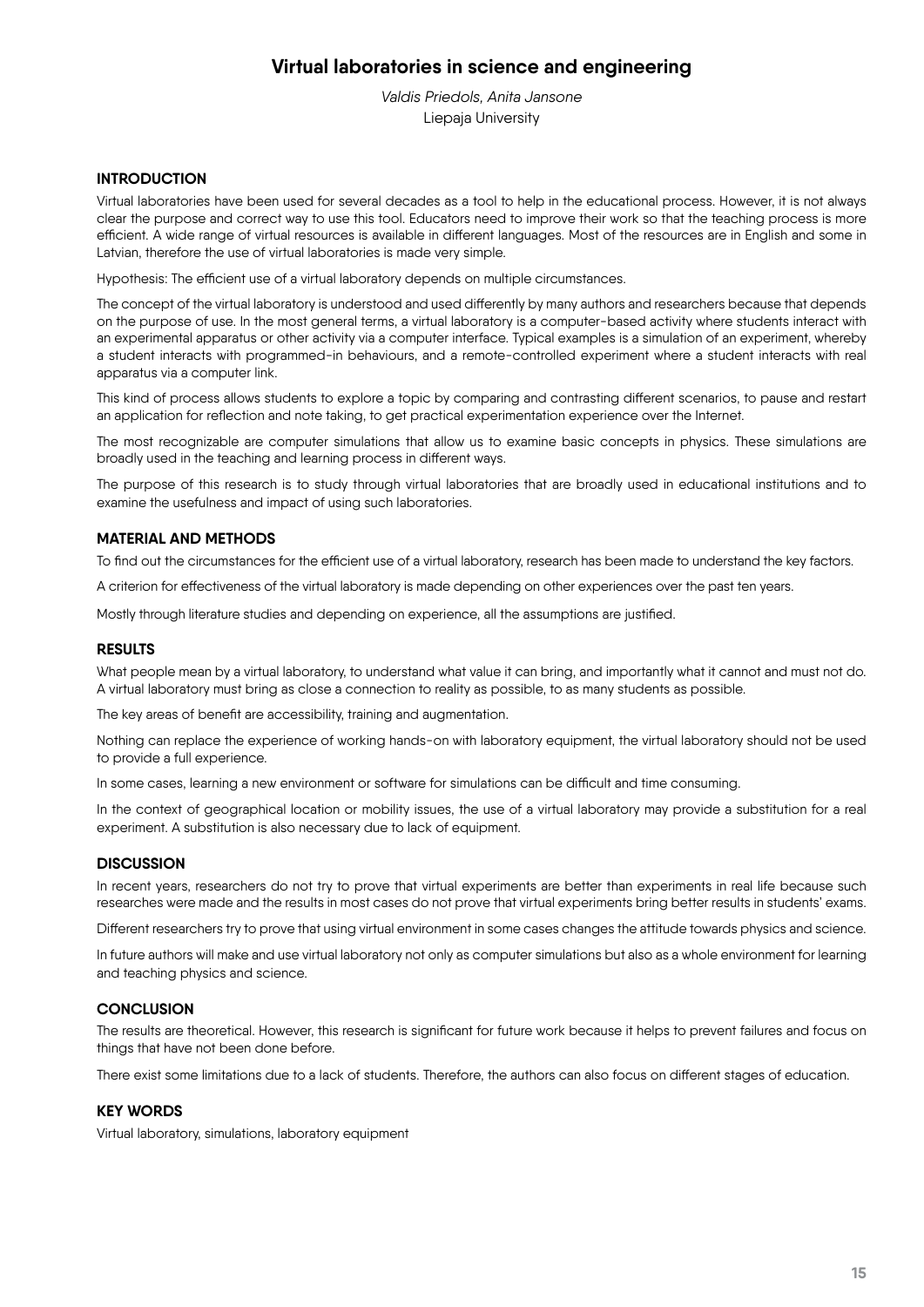# **Energy wood stores in undergrowth of forests in Latvia**

*Aigars Indriksons, Mārtiņš Graudums* Latvia University of Life Sciences and Technology

#### **INTRODUCTION**

Forest resources are the most significant natural asset of the state of Latvia. According to data of the 2nd stage of forest resource monitoring for 2014, Latvia has 3575 thousand hectares of forest land comprising 55.3 percent of the total territory of Latvia, while the total timber stock is estimated at 668 million cubic meters (Bumanis et al., 2014).

However, from the available data on forest resources it is only possible to theoretically and hypothetically state what proportion of these resources would be useful and economically justified as an energy supply. Each forest stand has a certain amount of undergrowth and understorey – small woody plants (shrubs) which have not been researched much until now. A precise determination of the amount of energy wood in Latvian forests would be of great benefit to the Latvian economy.

#### **MATERIAL AND METHODS**

Research data were collected in forests at the Jelgava Forest District "Forest Research Station". The research was carried out in two forest subquarters of forest site type *Myrtillosa mel.* Eight circle-shaped sample plots were established. The area of each single plot was  $25 \text{ m}^2$ .

In the sample plots, the understorey and undergrowth trees were cut at the root neck. A sample was prepared from each tree harvested which was then sent for drying.

The wood samples were transferred to "Forest and wood products research and development institute Ltd" for moisture determination. Total moisture content of the wood sample was determined according to standard LVS EN ISO 18134-2: 2016.

#### **RESULTS**

In the forest subquarter with a stand composition of 10Pine (66 years old) the sum biomass of undergrowth and understorey was 177.91 kg per sample plot. In the forest subquarter with a stand composition of 9Pine1Birch (88 years old) there was a total understorey tree mass of 180.9 kg but 16.17 kg of undergrowth per plot. This means there was more biomass in understorey than undergrowth in the site investigated.

#### **DISCUSSION**

When the tree stand was 10Pine (66 years old) the amount of dry matter to be extracted from all sample plots was 12.37 t ha<sup>-1</sup> on average. In the forest subquarter with a stand composition of 9Pine1Birch (88 years old) the amount of dry mass is 10.24 t ha<sup>-1</sup> on average.

According to previous research, 7-20 t ha<sup>-1</sup> of dry mass was obtained in Sweden, 7 to 12 t ha<sup>-1</sup> in Poland, 6 to 14 t ha<sup>-1</sup> in Germany and 8 to 12 t ha<sup>-1</sup> in Latvia (Lazdina et al., 2010). There are also several researches papers which describe biomass from young hardwood stands on abandoned agricultural land in Canada: the values vary from 0,6 t ha<sup>-1</sup> to 82,6 t ha<sup>-1</sup> (Lupi et al., 2017). Consequently, a sufficient amount of biomass was obtained in the forest subquarters investigated in our research, which fits with the results of other studies carried out.

#### **CONCLUSION**

The volume of potential energy wood in undergrowth and understorey in *Myrtillosa mel*. forest site types is significant and it is advisable to use it as a raw material for energy production together with felling residues. However, it is necessary to evaluate the technical and technological capabilities from an economic perspective in each particular case.

#### **KEYWORDS**

Energy wood, biomass, undergrowth, Myrtillosa mel. forest site type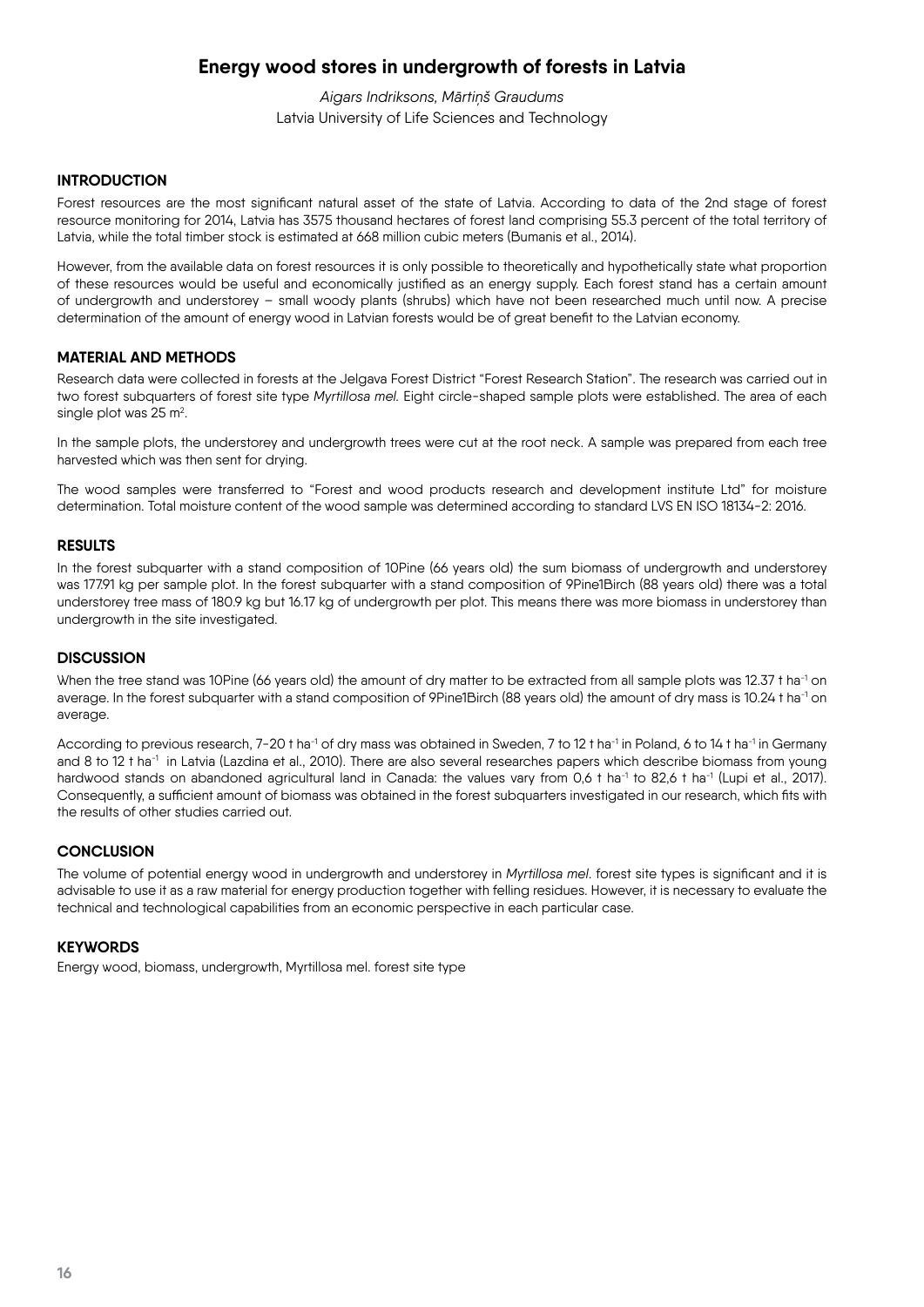### **The impact of using technology-based communication on the quality of work relationships**

*Madara Pauga, Sarma Cakula* Vidzeme University of Applied Sciences

#### **INTRODUCTION**

The use of modern technologies has changed the work setting and this change offers us many advantages and benefits. Technology based communication allows us to span time and distance among people. Technology development is moving at such speed that social human behaviour science has not kept pace. There is enormous research on human behaviour, but we lack new models for guiding managerial practices. The question is how to have highly performing, motivated and satisfied employees within companies, where communication is fully or partly technology based.

#### **MATERIALS AND METHODS**

The current article has described the relevant literature pointing out the most important theories and influencing aspects of the presented contextual model. The conceptual model, developed by the authors, shows that the relationship between a technology-based communication work setting and the quality of relationships is moderated by culture and the development of social relationships among employees.

#### **RESULTS**

From the presented literature review it can be concluded that technology-based communication (the amount of technology used) affects the quality of work relationships, which is mediated by culture and can be influenced by face-to-face events and norms. The more work communication is done through technology-based means, the harder it is to maintain high quality relationships inside the company.

Communication via technology has a negative effect mainly because of misunderstandings and anonymity. Considering cultural differences and implementing suggestions for the development of social relationships, the quality of relationships can be improved.

#### **DISCUSSION**

First of all, the cultural differences have to be taken into account, especially in a multicultural context. Low Context culture members tend to be more specific and clear with their messages, while High Context culture members tend to have hidden context and messages that are not so clear, because of missing context that is rooted in the past.

Another mediator that can improve the quality of relationships is development of social relationships.

For further research the authors recognize the importance of leadership as the most important role in maintaining good quality relationships within the company.

In future research this model should be continued by investigating the technology-based communications' effect on work motivation and work satisfaction. The quality of work relationships are expected to have an influence on employee satisfaction and this idea could be discussed in order to extend the current model.

### **CONCLUSION**

The connection of these variables is clear and the more that communication in the company is through technology-based means, the less is the quality of relationships among members. There are several suggestions for improving these relationships.

In this article, the lack of concentration on human behaviour science in Computer Supported Cooperative Work is recognized. The future competitive advantage will be a motivated work force in combination with advanced technologies.

### **KEYWORDS**

Technology-based communication, work relationships, high-context and low-context culture, computer supported cooperative work.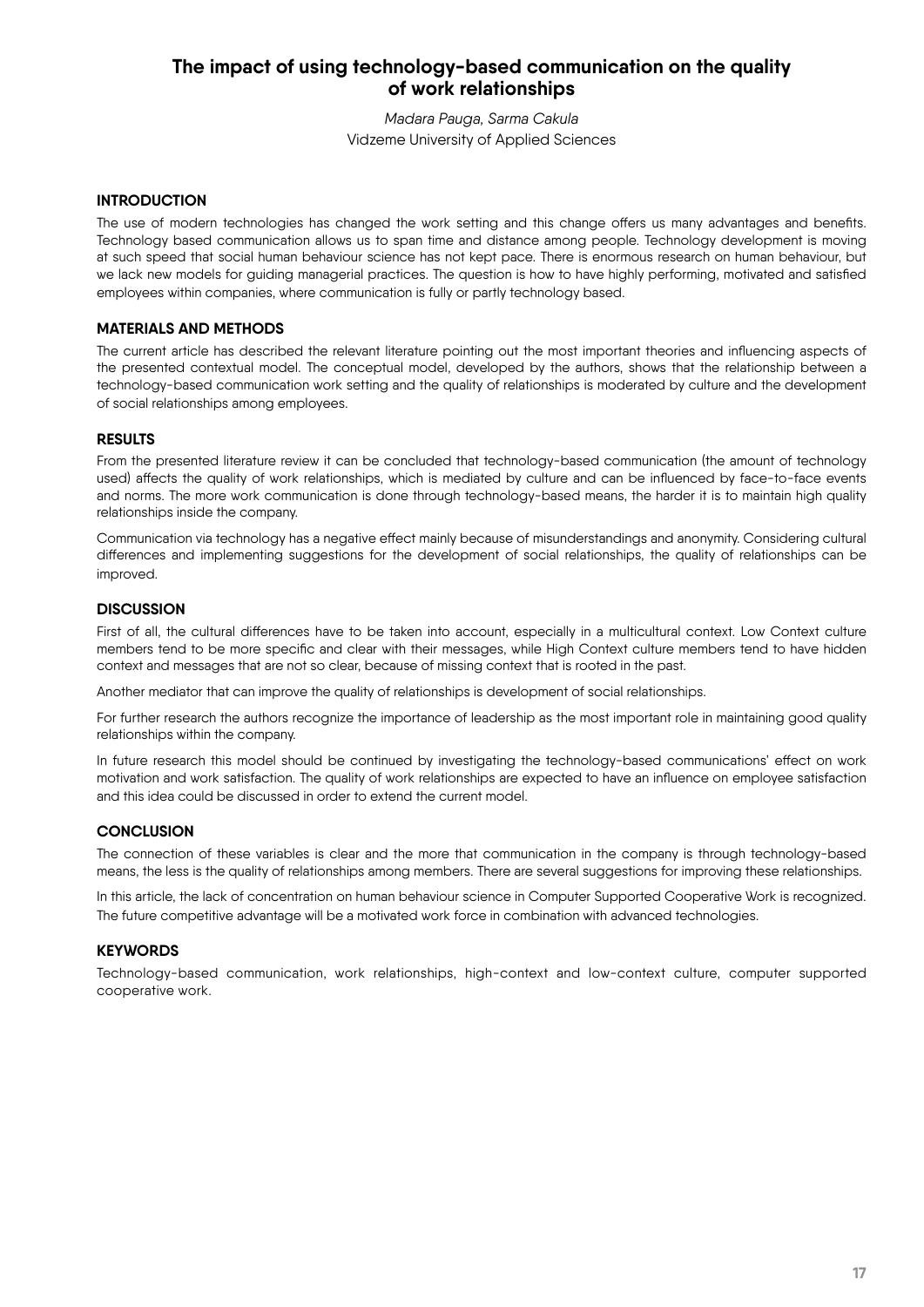# **Towards a New Digital Game of Contemporary Aesthetics**

*Ieva Gintere*

Vidzeme University of Applied Sciences

#### **INTRODUCTION**

This paper partly envisages the research results of the European Regional Development Fund (ERDF) project (see Acknowledgements). The task is to create an innovative digital game in the cross-cutting genres of art game and educational game. The game presents the specific aspects of digital art games and their historical background. Work on the new game will be carried out in a collaboration of the researcher, Dr.art. Ieva Gintere (Vidzeme University of Applied Sciences, Latvia) and the game artist, Mag.art. Kristaps Biters (Latvia). The game is being created in the framework of a Post-doctoral project led by Ieva Gintere during 2018-2021.

#### **MATERIALS AND METHODS**

Unity3d for game design. Blender 3d object design. Audacity and Abletone music generation and editing. Photoshop, illustrator for game texture, art design.

#### **RESULTS**

The study presents an insight into contemporary digital game theory and a new threefold method of game creation named RKTR (research / knowledge transfer / research). In this model, the game is created on the basis of research and knowledge transfer: knowledge gained in the research process is transferred to the players. The game also functions as a platform of new knowledge construction as the secondary task of the game is to collect the results of the players in order to analyse the new creative tendencies and to foresee the art trends of tomorrow.

The proposed method focused on the aspect of knowledge transfer is constructed as a three-level spiral:

- research-based game creation (the game is based on the results of research),
- knowledge transfer (the game transfers the research results to the player),
- use of the gameplay results in research (the game creators collect the data of the gameplay for new research).

The existing game designers and theoreticians carry out research in action where the game design is united with the game research. In the discourse of digital gaming, this is a widespread method. However, there is a missing part in this model. Knowledge gained in this type of research does not flow beyond the circle of the game's creators and researchers. This knowledge stays within the society of the game's designers and researchers, and functions as a tool for their future work. Knowledge is an instrument for experts, and it is not transferred to the regular player. The existing model of a research-based game helps to obtain formal and professional knowledge: it is a know-how, it tells a designer how to build a game, but it is not meant for the player. The aim of the new digital game that is being created in this project, is to connect the research results with the player so that the knowledge acquired in the research process is effectively transferred to the general public.

### **DISCUSSION**

Taking into account that art today is largely interactive, the new art game will let its user play with trends of digital art such as noise, generative art and others, and to create new ones. The aim of this project is to raise the interest of a wide-ranging public for contemporary art and to point out the newest creative tendencies in art. The game would develop the creative skills of players and teach them the current trends in digital art. At the same time the game would project the inheritance of art from the age of modernism into the digital world by teaching the player to recognize it (for instance, generative art is a successor to the Fluxus movement in modernism). The new art game is intended to educate the player and to stimulate his/her creative forces.

The Design Science Research method is being used in this study in order to cross-cut such remote fields as the general public, the arthouse world, codes of modern art and the tastes of the general public. The Design Science Research method helps boost efficiency and interest towards contemporary art games. It intends to integrate seemingly distant disciplines and seeks parallels in different areas in order to gain new knowledge and adapt fresh approaches. By finding common aspects in different areas, Design Science Research fuses areas and invites new trends into a research field.

### **ACKNOWLEDGEMENTS**

This study has been supported by a grant from the European Regional Development Fund research "Leveraging ICT product innovations by enhancing codes of modern art" No. 1.1.1.2/VIAA/1/16/106 within the Activity 1.1.1.2 "Post-doctoral Research Aid" of the Specific Aid Objective 1.1.1 "To increase the research and innovative capacity of scientific institutions in Latvia and the ability to attract external financing, investing in human resources and infrastructure" of the Operational Program "Growth and Employment". Homepage of the research: [http://va.lv/en/research/research/leveraging-ict-product-innovations-enhancing](http://va.lv/en/research/research/leveraging-ict-product-innovations-enhancing-codes-modern-art)[codes-modern-art](http://va.lv/en/research/research/leveraging-ict-product-innovations-enhancing-codes-modern-art).

#### **KEYWORDS**

Digital art game, methodology of digital games, knowledge transfer, aesthetics of modernism.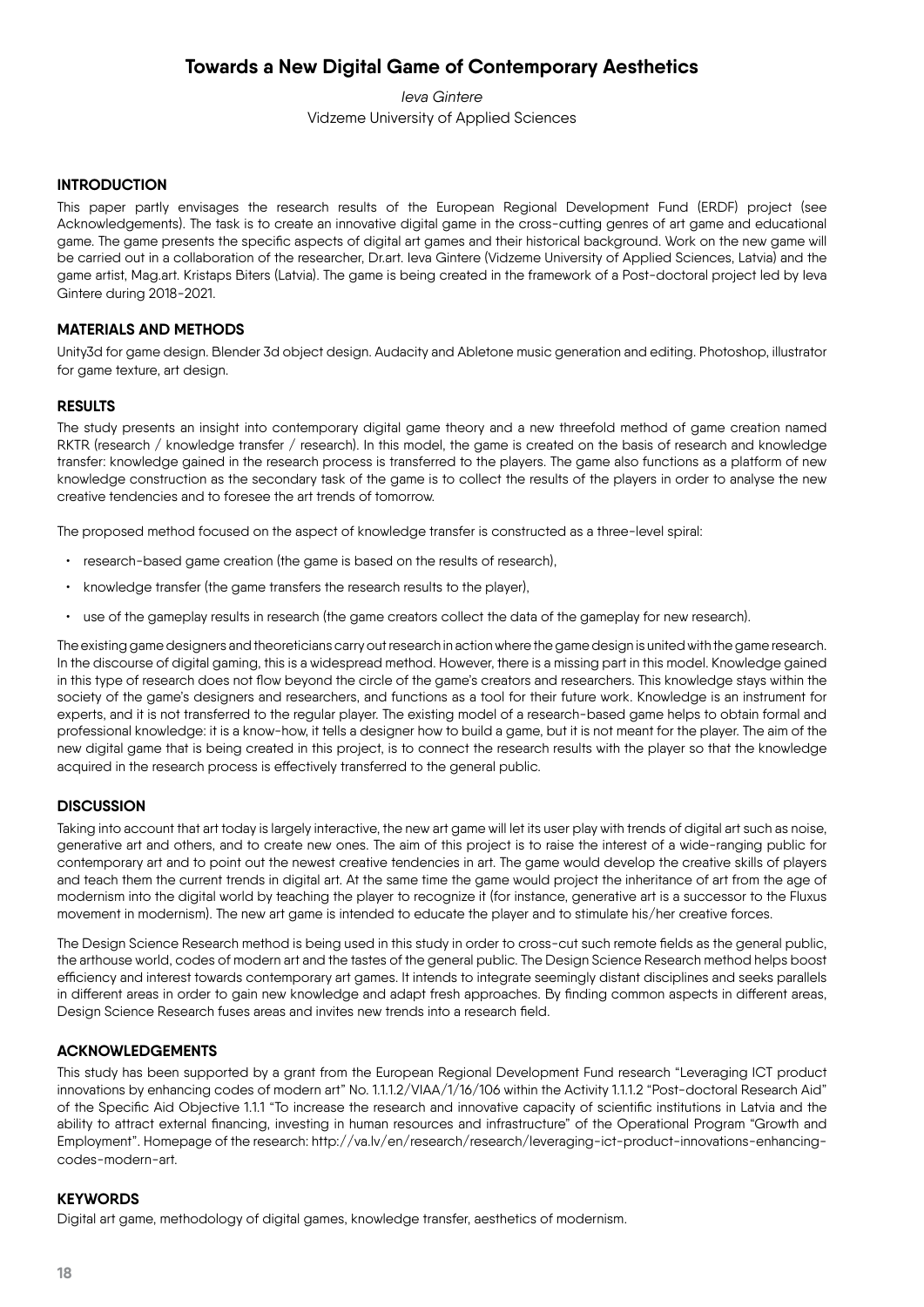# **The Challenges facing Smart Technology Use in the Implementation of Electronic Education and Export Education**

*Adewunmi Obafemi Ogunbase* Department of Information Technologies Studies, Faculty of Engineering, Vidzeme University of Applied Sciences

### **INTRODUCTION**

There are several socio-political challenges facing the choice of multi-media and ICT use for the implementation and acceptance of electronic education and export education (e-education) as new smart technologies are applied to the teaching-learning process of higher education (HE) institutions. As a result of a proliferation of smart technologies use in this domain, there is a need for smart educational institutions to export education through electronic education across their international boundaries and for them to assess the socio-political problems facing this form of digital education.

This study will examine and identify the socio-political challenge facing smart technology use in e-education through electronic education across international boundaries.

This is important as HE institutions have witnessed a growth of technological expansion and uses as helpful means to increase the effectiveness and efficiency of digital education and the changed academic lives and perspectives of digital world.

It will support and suggest improvements to the continuous development of ICT use for e-education that will result in an efficient and cost effective means of teaching-learning in HE institutions.

### **HYPOTHESES**

- How does the socio-culture attitude and political policies affect the expansion and multi-media technology uses for e-education and electronic education in HE institutions?
- How do we promote this continuous expansion and multi-media technology use in digital education through a transformation of users' socio-cultural attitude and political policies affecting its effectiveness and efficiency?

H1 – Users' socio-cultural attitude and government-political policies have considerable effects on the expansion and multimedia technologies' uses for e-education through electronic education.

H2 – Users' socio-cultural attitudes can be modified and improved towards more effective and efficient digital education for e-education in HE institutions.

#### **LITERATURE REVIEW**

The essence of this research study is based on the derived assumptions that:

- Multi-media technologies' use in web-based learning environments are carried out within the influence of societal culture and cultural adaptation in creating successful ICT tools for use in digital education.
- Uses of web-based learning environments are carried out within the influence of social culture and learners' learning culture (Senouci et al 2015; Ogunbase, A. 2016; Ogunbase, A. & Raisamo, R. 2017).

These researches highlighted the techniques that were expected to be relatively easy to use and could be adopted by many students and teachers. These techniques include an elaborative learning culture, learning styles and acceptability designs for digital education.

This new study will focus on previous studies' results/findings and examine/identify expected new results of users' socio-cultural attitude and political policies affecting effective and efficient technology use for e-education.

### **METHODOLOGY**

Mixed-methods methodology will be used that will involve a questionnaire and interview questions. In analysing the data collected, relevant statistical techniques will be adopted to report results.

#### **RESULTS**

It is expected that this study will get to the extent at which socio-cultural attitude and political policies affect the expansion and multi-media technologies' use for e-education in HE institutions which will help learning management systems, researchers and education actors in using new smart technologies in the teaching-learning process of HE institutions.

### **KEYWORDS**

Smart technology, electronic education, export education

#### **REFERENCES**

Ogunbase, A. (2016). Pedagogical Design and Pedagogical Usability of Web-Based Learning Environments: Comparative Cultural Implications from Africa and Europe. ISBN 978-951-44-9756-8, ISSN 1795-9489.

Ogunbase, A. & Raisamo, R. (2017). The Project Case: A West African Digital University. In Stakeholders and Information Technology in Education Book. ISBN 978-3- 319-54687-2.

Senouci, A. et al (2015). Impediments to the Integration of ICT in Public Schools of Contemporary Societies: A Review of Literature. Journal of Information Process Systems, Vol.14, 252~269, 2018.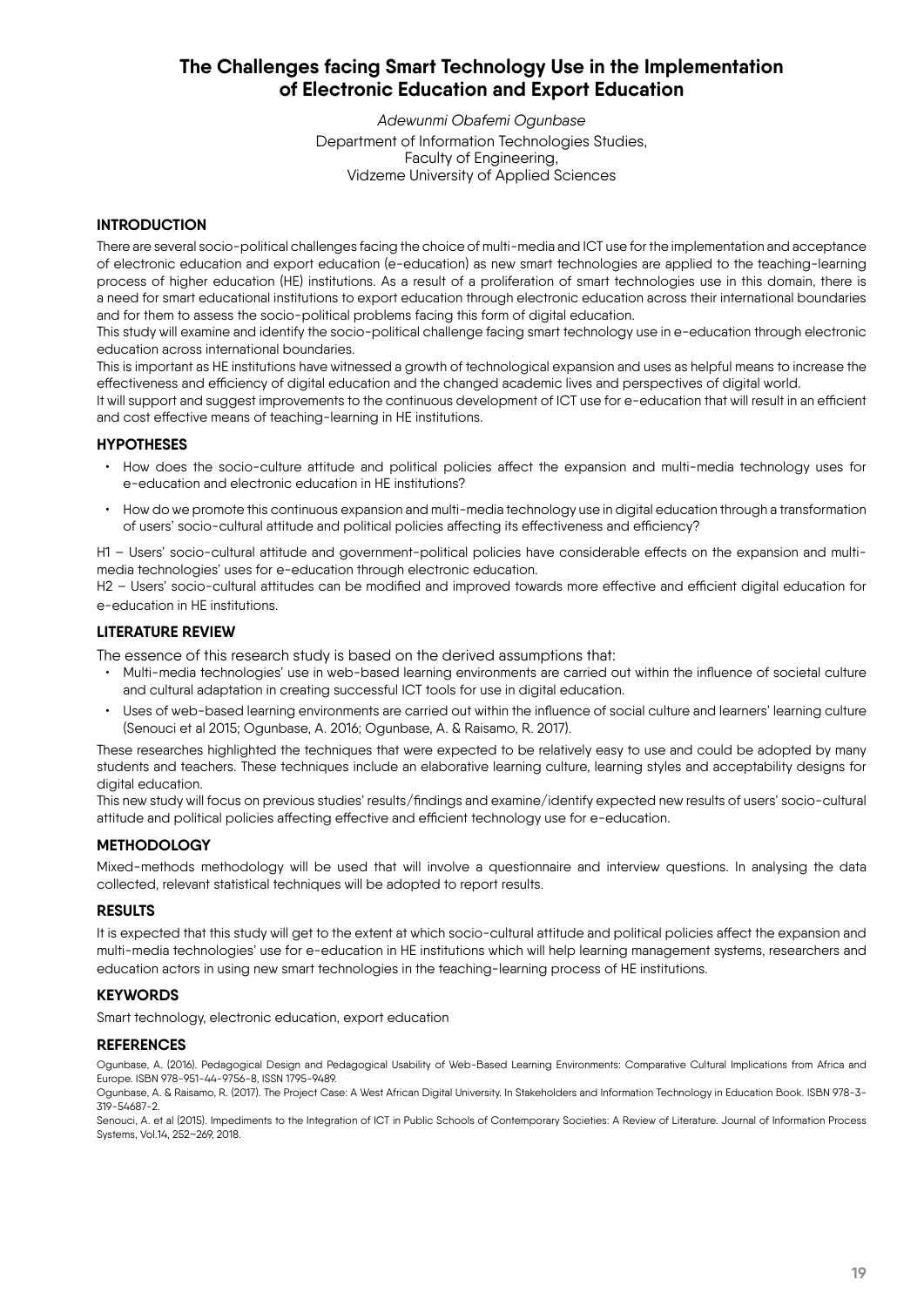# **The Effect of Early Childhood Education and Care Services in Latvia**

*Katrīne Kūkoja*

Vidzeme University of Applied Sciences

#### **INTRODUCTION**

In recent years, more attention has been paid to social investment policies, especially the importance of investment in early childhood. A growing number of studies have shown that social investment at an early age has the highest returns in human capital and the main social investment instrument in this period of life is high-quality early childhood education and care services (hereafter – ECEC services). The importance of social investment in early childhood has been stressed in both Latvian and EU planning documents. One of the policy priorities defined by both the EC and the EP in order to meet the Europe2020 targets is to "ensure universal provision of ECEC".

Previous research has shown that the successful implementation of social investment at an early age reduces crime, increases the future number of school graduates and skilled workers, and also brings individual benefits - better health, greater civil and social involvement. However, since most of these studies have been conducted in the US there is a lack of empirical research on social investment returns in Europe, and in Latvia,. Until now, social investment returns have not been researched in Latvia.

The aim of this research is to see if early signs of positive change as a result of social investment can be observed, given that statistical data shows an expansion of ECEC in recent years in Latvia, especially for children who have not yet started compulsory education. The ECEC attendance rate has grown from 44.42% in 2010 to 54.43% in 2017.

### **MATERIALS AND METHODS**

In this the study the author has analysed whether or not positive connections can be observed between ECEC attendance rate and eight indicators that have been positively connected with ECEC attendance rate in previous studies - educational attainments (3<sup>rd</sup>grade test results), school graduation rate, average income, teen pregnancy rate, fertility rate, female workforce participation rate, overall labour-force participation rate and crime rate.

To achieve the aims of the study, analyses of policy documents, previous research and statistical data were carried out. SPSS Software was used for data editing and analysis. Statistical data were analysed from the period 2010-2017, with exceptions in the case of high school graduation rate (2011-2017) and educational attainment (2012-2017) due to the lack of open access data available on these topics. To gain a deeper understanding of the research results that are connected with educational outcomes, 14 secondary school teachers from two schools in Valmiera were surveyed.

#### **RESULTS**

Research results show that in recent years a positive connection can be observed in Latvia between the ECEC attendance rate and fertility rate (0.879), female employment (0.981), overall employment (0.980), average income (0.955) and teen pregnancy (-0.967). Results show that ECEC services can be one of the factors that have positively influenced these indicators.

A weaker connection can be observed when we look at the high school graduation rate (0.703) and crime level reduction (-0.786). However, research results showed that there is no connection between ECEC attendance rate and educational attainment (average state examination results of 3rd graders in mathematics (-0.110) and learning language (0.111)).

#### **CONCLUSION**

There has been an increase in social investment in early age in Latvia, and it has already had some economic and socio-economic outcomes. However, despite the fact that literature suggests the effect of ECEC on educational attainment can be observed the earliest, results showed that this is not true in the case of Latvia. Surveys of 1st-grade teachers suggested that this kind of situation may occur due to ECEC quality problems, so further studies in this field should be carried out.

#### **KEYWORDS**

Child's development, early childhood education and care services, social investment return, women employment.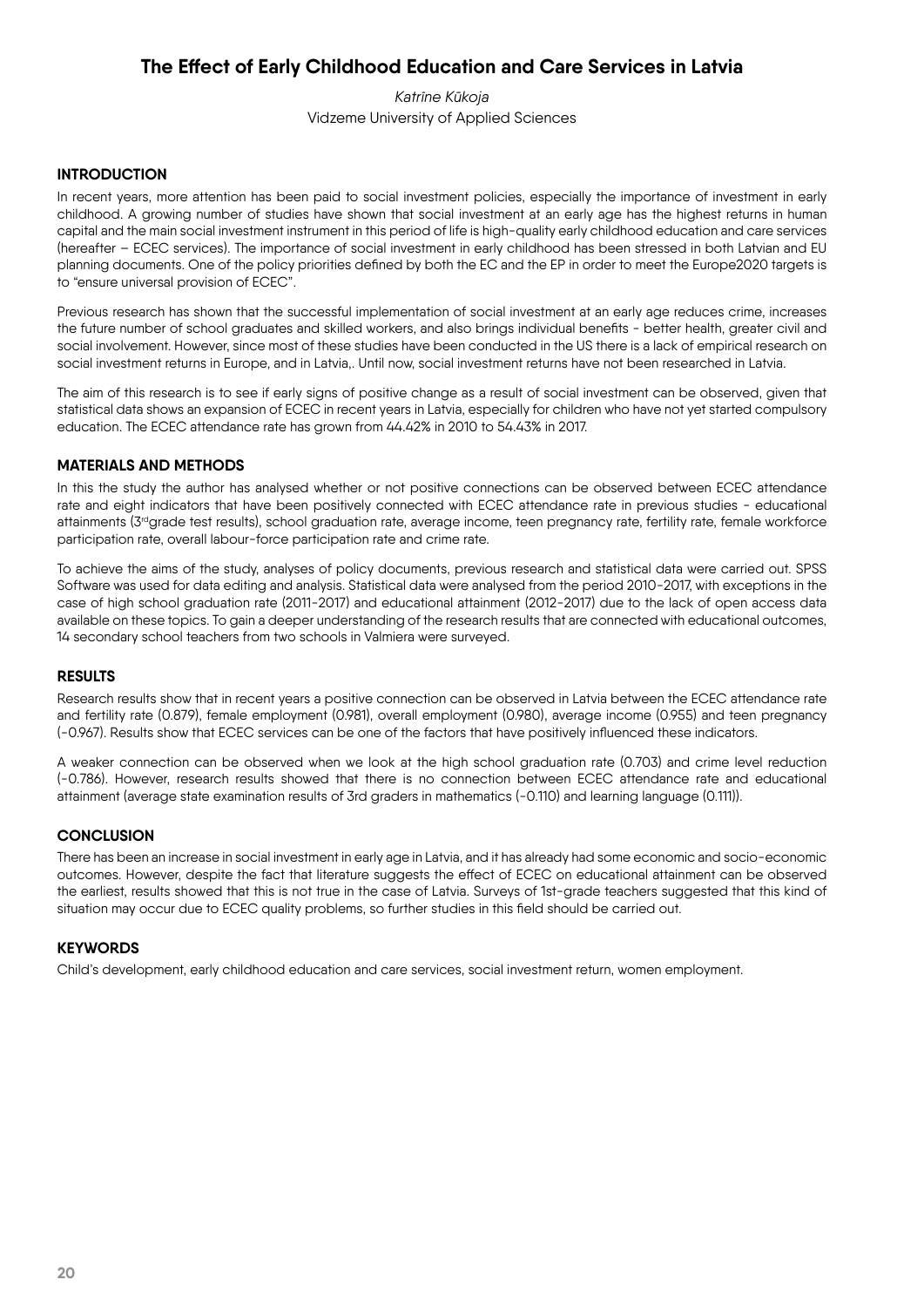# **Deposit Refund System for Beverage Containers in Latvia: Learnings within the Baltic States**

*Janis Brizga, University of Latvia,* 

Harri Moora, Stockholm Environment Institute Tallinn Centre

Ojars Balcers, Socio-technical Systems Engineering Institute, Vidzeme University of Applied Sciences

### **INTRODUCTION**

One of the main global environmental problems we are facing is the increasing the amount of waste. There are numerous policy instruments used to reduce the environmental impact of packaging. Many EU member states use producer levies, packaging and resource taxes, deposit-refund systems and producer responsibility systems (Bailey, 2017; Watkins et al., 2017).

### **MATERIALS AND METHODS**

In this article we conduct comparative analyses and evaluate the effectiveness of deposit-refund systems for beverage packaging in the three Baltic States: Estonia, Latvia and Lithuania. Data used in the study is obtained from statistical databases of the Central Statistical Bureau, Eurostat and Euromonitor, as well as from stakeholders of the deposit-refund system - beverage manufacturers, retailers and waste management organisations. When necessary data was not available, we made calculations and approximations using analogies with neighbouring countries, e.g. regarding the quantity of different kinds of beverage containers (plastics, glass, cans) delivered to the market, the average weight of containers, changing trends etc.

#### **RESULTS**

To stimulate the rate of beverage packaging collection and recycling, both Estonia (2005) and Lithuania (2016) have introduced deposit-refund systems. Both are mandatory centralized systems with collection rates over 90%. The strengths of the Estonian system are a result of sophisticated IT solutions, differentiated EAN coding logic, elasticity and good management. The Lithuanian system is one of the most technologically advanced systems. One of its positive features is the lease of taromats, reducing the upfront investment costs for retailers and producers.

#### **DISCUSSION**

Previous research shows that the introduction of a deposit-refund system increases the collection rate of beverage packaging (Dewey, Denslow, Chavez, Romero, & Holt, 2011; Lavee, 2010) but requires substantial organisational and financial resources. It is more economically viable to introduce a deposit system when separate waste collection system is already in place. The results of this study are similar.

#### **CONCLUSION**

- 1. Latvia needs a DRS in order to achieve PET goals and reduce environmental pollution;
- 2. The required score and distribution is about the same
- 3. A DRS has to be operated by a non-profit organisation consisting of manufacturers and retailers;
- 4. The recommended deposit is 10 cents;
- 5. Provision should be made for the inclusion of beverage cartons and alcoholic beverage bottles;
- 6. Provision should be made for the inclusion of refillable glass bottles and jars.

#### **KEYWORDS**

Deposit-refund system, Baltic States, beverage packaging, waste management

#### **REFERENCES**

Bailey, I. (2017). *New environmental policy instruments in the European Union: politics, economics, and the implementation of the packaging waste directive*: Taylor & Francis.

Dewey, J., Denslow, D., Chavez, B., Romero, H., & Holt, L. (2011). Analysis of Florida Beverage Container Deposit Refund System. *University of Florida, Bureau of economic and business research.-15 March., 19*, 19.

Lavee, D. (2010). A cost-benefit analysis of a deposit–refund program for beverage containers in Israel. *Waste management, 30*(2), 338-345.

Watkins, E., Gionfra, S., Schweitzer, J.-P., Pantzar, M., Janssens, C., & ten Brink, P. (2017). EPR in the EU Plastics Strategy and the Circular Economy: A focus on plastic packaging. *Institute for European Environmental Policy (IEEP)*.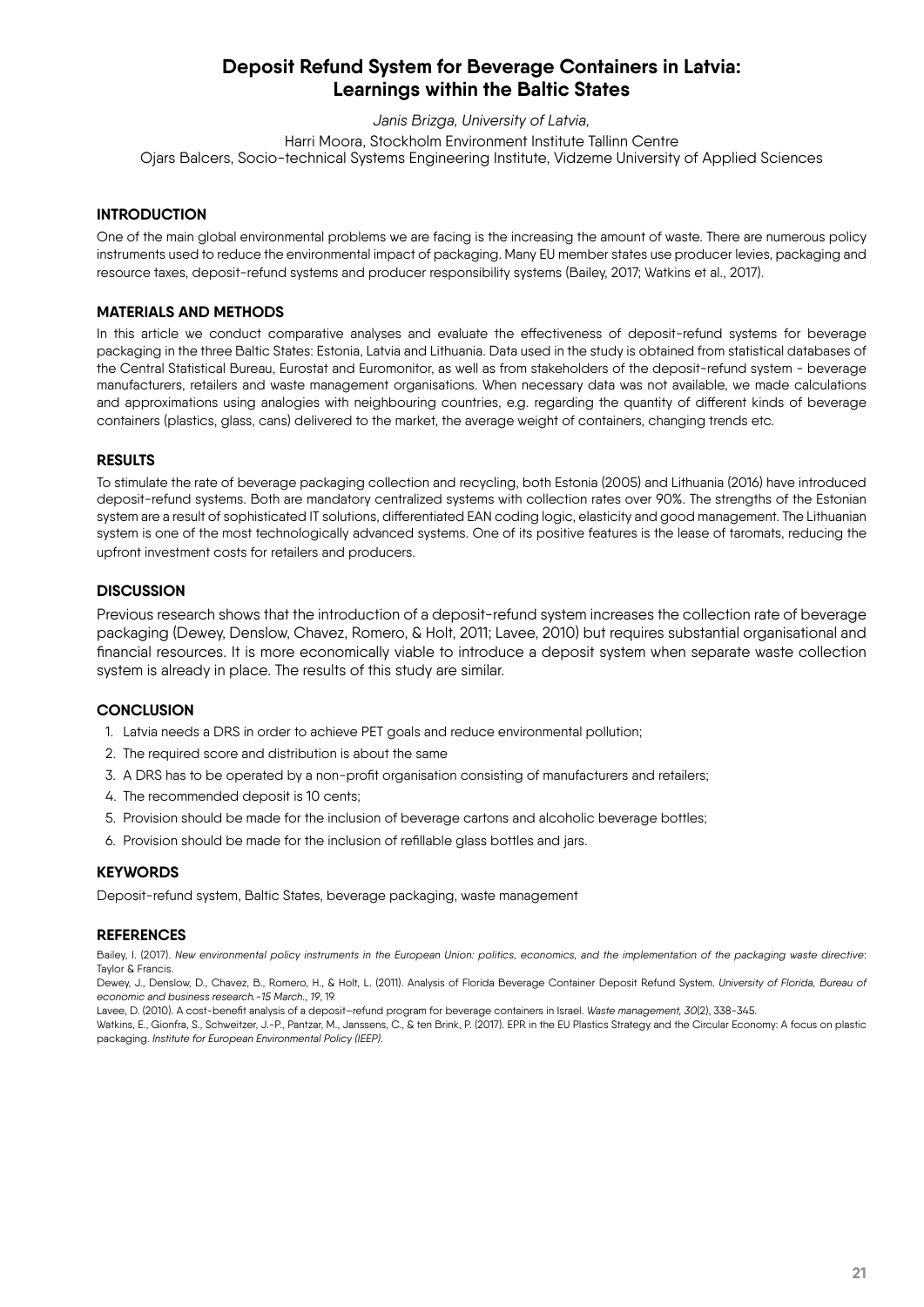# **The Specification of Hydrological Model Requirements for Bog Restoration**

*Oskars Java*

Vidzeme University of Applied Sciences

#### **INTRODUCTION**

Within the scope of biodiversity and sustainable ecosystem development, the restoration of a bog's ecosystem is important because by reducing the drainage effect on the bog, the negative impact on adjacent intact or relatively intact raised bog and other wetland hydrological regimes is lowered. Degraded bogs are mires with a disturbed natural hydrological regime, or those partly exploited for peat extraction. However, the hydrological regime can be restored and peat formation is expected within 30 years. The restoration of a bog's hydrological regime can be accelerated by filling up the drainage ditches.

In the course of researching scientific literature, the author has found no evidence of a system dynamics model developed to simulate tree cutting intensity in degraded bogs after filling the drainage ditches for the purpose of speeding up the restoration of the hydrological regime. Thus, this approach is an innovative way of solving the problem.

Bog hydrological systems are complex systems with many components, thus an interdisciplinary approach must be applied which combines hydrology, biology, geography and meteorology with computer sciences. Specification requirement technique is a useful tool for determining the elements that shape a bog's hydrological system and interact with each other, thus providing the design for a simulation model.

#### **MATERIAL AND METHODS**

In the opinion of the author, the most suitable specification requirement tool to determine components forming the bog hydrological system is (OOAD), because it is applicable both in system dynamics and object modelling systems. Based on OOAD, it will be able to build system dynamics models in STELLA system dynamics and the GEOframe NewAGE modelling system, which is based on an object modelling system framework.

OOAD principles are fundamentally based on real world objects (Powell-Morse, 2017) - in this case, the elements forming a bog's hydrological system.

OOAD combines all behaviours, characteristics and states into one analysis process, rather than splitting them up into separate stages, as many other methodologies would do (Powell-Morse, 2017).

OOAD can be divided in two parts – Object-Oriented Analysis (OOA), and Object-Oriented Design (OOD). The products of OOA serve as models from which we may start an object-oriented design; the products of OOD can then be used as blueprints for completely implementing a system using object-oriented programming methods (Booch, 1998).

In the study of the boundaries of the bog hydrological model, theoretical methods such as case study and content analysis were mainly used - specifically evaluative, explorative and instrumental review methods.

#### **RESULTS**

This study helped to understand complex interrelationships that exist between different elements within a bog's hydrological system. The bog hydrological system boundaries were clarified, and the simulation model specification requirements were determined.

#### **DISCUSSION**

The next step is to develop simulation models in STELLA system dynamics and the GEOframe NewAGE modelling system and compare the performance.

These simulation models will be made to represent water movement in a bog's hydrological system from water input by means of precipitation to water output through interception, sublimation, evaporation, transpiration, lake outflow and overland flow.

The input data will be loaded manually from the QGIS Open Source Geographic Information System and Excel databases. It will be possible to generate output data in the form of frequency tables, graphical analysis, review tables, GIS raster files and others.

#### **CONCLUSION**

The determination of tree thinning intensity in degraded bogs using modelling is a new innovative approach which should allow the water level of ecosystems to be restored faster and more efficiently, thus increasing natural diversity, improving the quality of life of local people and promoting bog recreational ability.

#### **KEYWORDS**

Requirement specification, imitation modelling, bog restoration.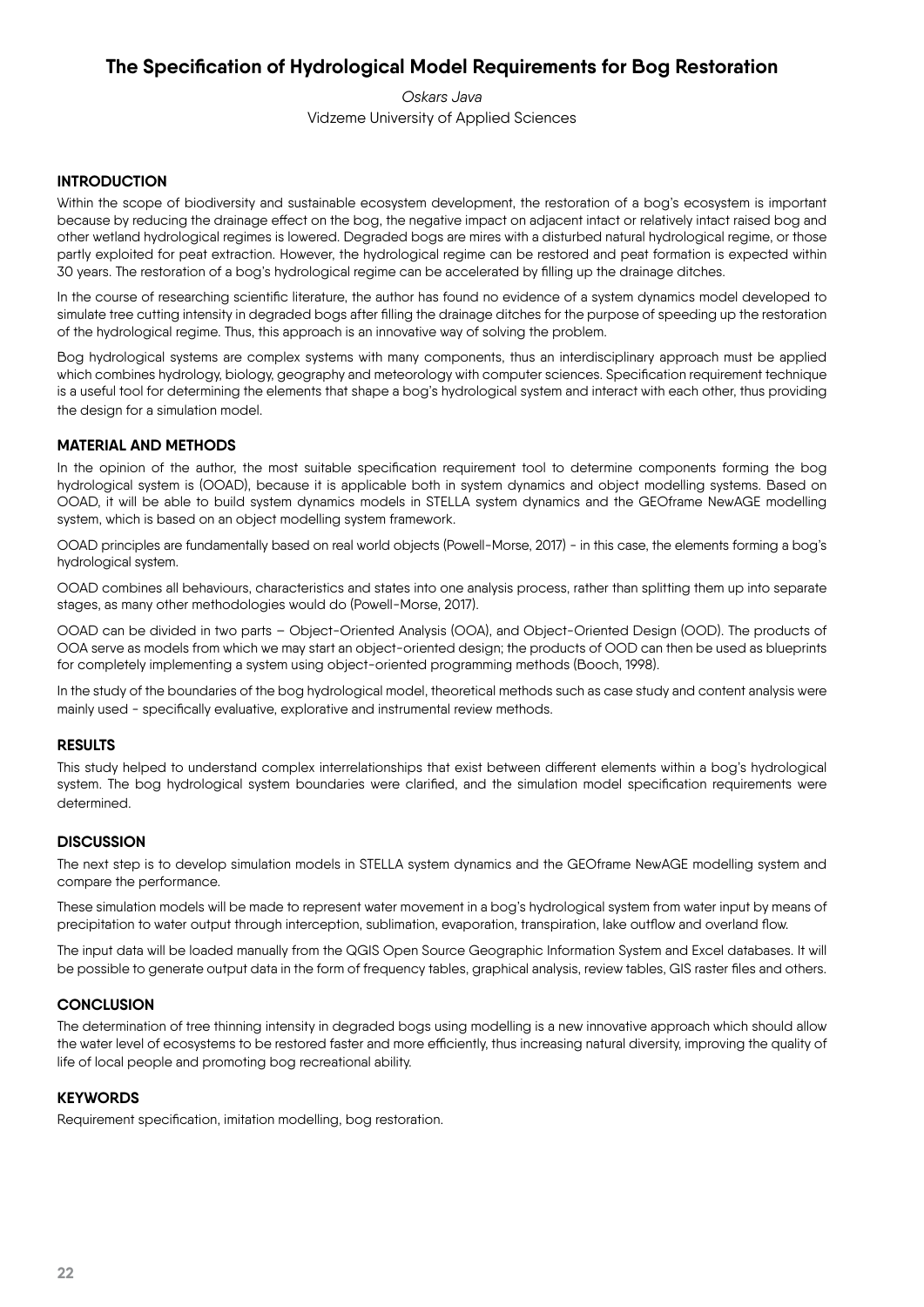# **Talent retention, attraction and the required future skills for employees in winning cities in rural regions**

*Agita Livina, Sarmite Rozentale* Vidzeme University of Applied Sciences

#### **INTRODUCTION**

The article intends to identify the factors that can retain talented people and attract new talent in small and medium-sized urban areas of European scale, especially in regions with declining and ageing populations. The problem is topical in today's Europe and as well as in Japan. It is equally important to understand the skills needed and the sectors where talents are required in small and medium-sized urban areas with an ascending development trend.

The theoretical background of the research is based on literature studies on the theory of talent flow, knowing the factors of the talent flow in small and medium-sized cities, and building the talent flow models based on them. The article discusses the concept of talent (Michaels et al. 2001, several dictionaries, understanding of Valmiera residents). The researchers define that talented people fascinate others, create and implement ideas and have good reasoning skills. Until now, mainly in Europe and in the USA, the attraction of talent at the level of cities and regions has been implemented through migration policy. The administrative boundaries where the migrant talents come from are not as important as the factors that encourage the decisions on the choice of the place of living and work.

In Estonia a National Policy for Attracting and Retaining International Talents (2014) has been developed. The findings of the report on models for attracting talent in Europe through the public sector are relevant to small and medium-sized urban areas.

In the case study, there are no respondents representing a migrant group that is not a diaspora, and this is a specific feature of a small and medium-sized urban area.

#### **MATERIALS AND METHODS**

The empirical part has been developed through a study in Valmiera City (Latvia, Europe) with a population of 23 thousand inhabitants, aiming at increasing this number by 5000 and further boosting growth in the city's competitiveness in human resources. A survey of 25 experts was conducted initially to highlight the trends. In order to obtain the data, 29 interviews were conducted with the city's entrants, outgoing residents and the steady, already stable and welcoming residents of Valmiera. Also, an online survey of 81 university graduates was carried out to find out the major reasons for staying in or leaving the regional city of Valmiera.

The research city of Valmiera was compared to Ventspils, Rezekne and Jelgava in Latvia, as well as to two foreign cities in Northern Europe – the nearest neighbouring city of Tartu in Estonia and Joensuu in Finland. The cities were compared by socioeconomic factors - population dynamics, economic development, access to culture, and political stability, which are important factors in attracting talent.

The research methodology is based on the theoretical findings of Ingram, Shapiro, Albouy on the impact of four dimensions in talent attraction: economic development, market competition, labour market conditions and national culture, as well as the impact of lifestyle on choice. According to these dimensions, interview questions have been developed, and, by grouping the content, the analysis of the responses has been carried out.

The previous study by the authors has been used as a secondary source. The study focused on the future skills needed for the labour force in the Vidzeme region in Latvia, and the compliance of the proposed education with the labour market requirements in the Vidzeme region of Latvia.

#### **RESULTS**

The results of the research show that a job offer providing the applicant the possibility to demonstrate his capacity and pursue his or her objectives is of primary importance for the recruitment of skilled labour in a winning city in a rural area, followed by the appropriate housing and transport, and social infrastructure. As a secondary factor, lifestyle, which includes diversity, cultural environment, architecture and the presence of the natural environment, is important. The importance of the factors of attraction varies according to the stage of human life.

#### **DISCUSSION**

The results of the interviews show that small and medium-sized urban areas have the potential to attract talented human resources, taking into account the key attraction factors described in the theory.

The empirical analysis in the example of Valmiera reveals that a significant attraction factor in small and medium urban areas is social ties with the area. The labour market demand is also an important factor.

The results of the research revealed that in certain occupational groups in Valmiera (such as managers, social sciences in general), the labour market demand is lower than the supply.

In further research it would be necessary to carry out focus group interviews with migrants in small and medium-sized urban areas in order to find out the important factors in taking a decision on their choice of residence.

#### **CONCLUSION**

Small and medium-sized urban areas need to develop diversity and openness. This initiative needs to be strengthened both in the operation and investments of a municipality and in communication with the public. Virtually all of the examples discussed refer to migration as inevitable in attracting talent – highly skilled people.

#### **KEYWORDS**

Talent attraction, winning cities, small and medium urban area, future skills, focus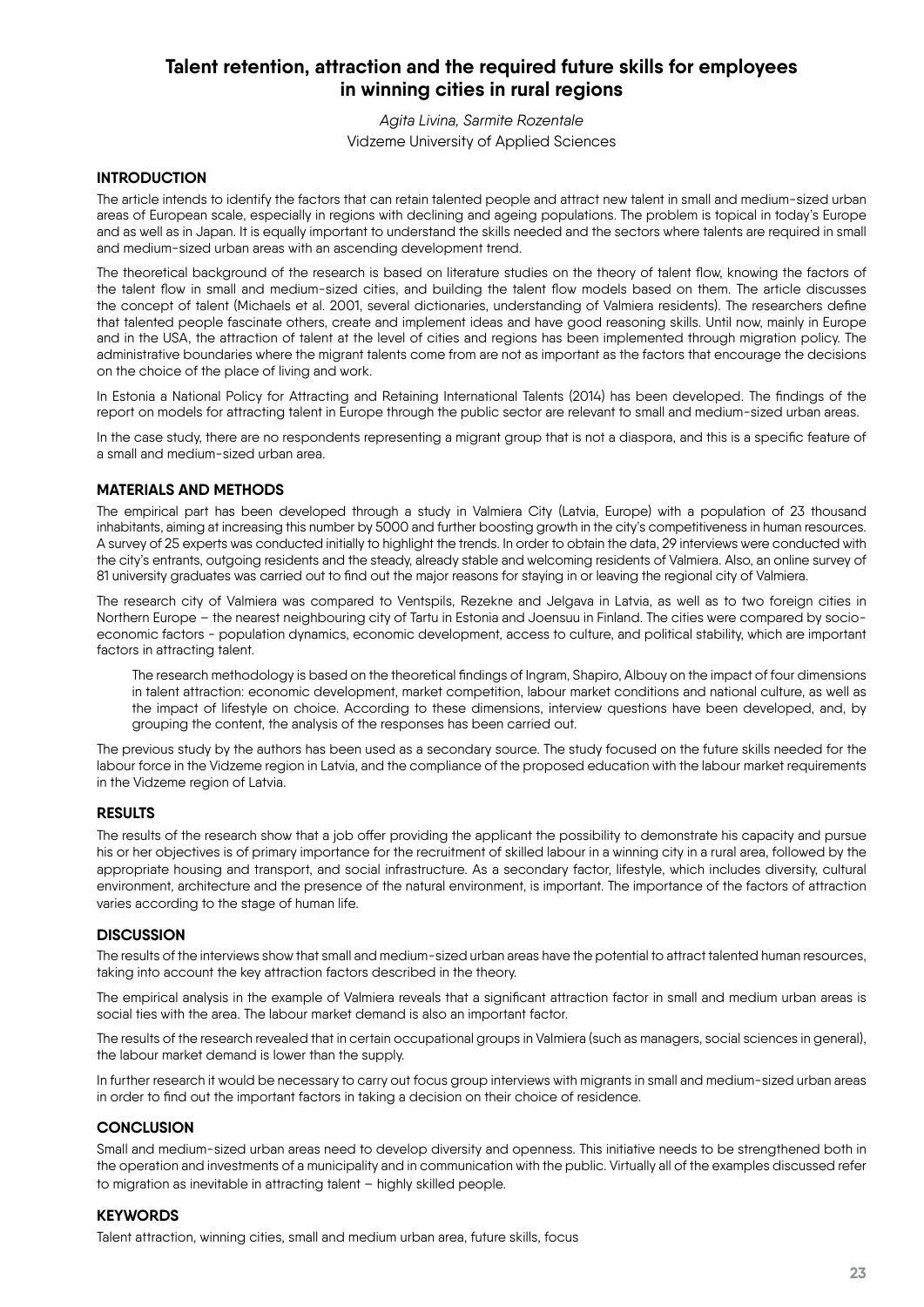# **A Web-based fast and reliable text classification tool**

*Jānis Kapenieks*

Riga Technical University, Distance Education Study Centre

#### **INTRODUCTION**

Opinion analysis in the big data analysis context has been a hot topic in science and the business world recently. Social media has become a key data source for opinions generating a large amount of data every day providing content for further analysis.

In the Big data age, unstructured data classification is one of the key tools for fast and reliable content analysis. I expect significant growth in the demand for content classification services in the nearest future.

There are many online text classification tools available providing limited functionality -such as automated text classification in predefined categories and sentiment analysis based on a pre-trained machine learning algorithm. The limited functionality does not provide tools such as data mining support and/or a machine learning algorithm training interface.

There are a limited number of tools available providing the whole sets of tools required for text classification, i.e. this includes all the steps starting from data mining till building a machine learning algorithm and applying it to a data stream from a social network source. My goal is to create a tool able to generate a classified text stream directly from social media with a user friendly set-up interface.

#### **METHODS AND MATERIALS**

The text classification tool will have a core based modular structure (each module providing certain functionality) so the system can be scaled in terms of technology and functionality.

The tool will be built on open source libraries and programming languages running on a Linux OS based server. The tool will be based on three key components: frontend, backend and data storage as described below:

- backend: Python and Nodejs programming language with machine learning and text filtering libraries: TensorFlow, and Keras,
- for data storage Mysql 5.7/8 will be used,
- frontend will be based on web technologies built using PHP and Javascript.

#### **EXPECTED RESULTS**

The expected result of my work is a web-based text classification tool for opinion analysis using data streams from social media. The tool will provide a user friendly interface for data collection, algorithm selection, machine learning algorithm setup and training.

Multiple text classification algorithms will be available as listed below:

- Linear SVM
- Random Forest
- Multinomial Naive Bayes
- Bernoulli Naive Bayes
- Ridge Regressio
- **Perceptron**
- Passive Aggressive Classifier
- Deep machine learning algorithm.

System users will be able to identify the most effective algorithm for their text classification task and compare them based on their accuracy.

The architecture of the text classification tool will be based on a frontend interface and backend services. The frontend interface will provide all the tools the system user will be interacting with the system. This includes setting up data collection streams from multiple social networks and allocating them to pre-specified channels based on keywords.

Data from each channel can be classified and assigned to a pre-defined cluster. The tool will provide a training interface for machine learning algorithms.

This text classification tool is currently in active development for a client with planned testing and implementation in April 2019.

#### **KEY WORDS**

Text analysis, machine learning, deep learning, text classification, social media analytics